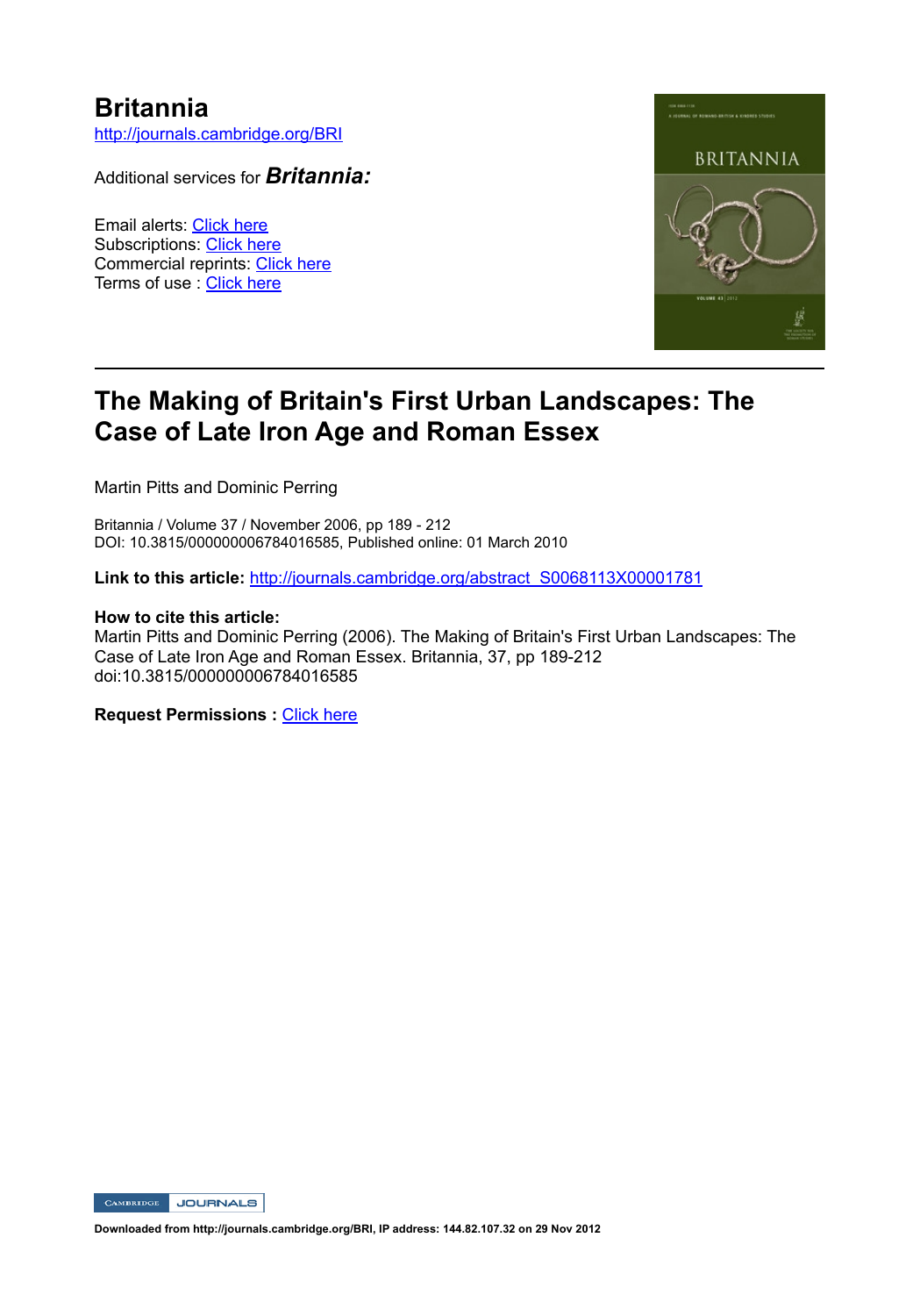

Britannia XXXVII (2006), 189-212

# The Making of Britain's First Urban Landscapes: The Case of Late Iron Age and Roman Essex

By MARTIN PITTS and DOMINIC PERRING

This paper presents preliminary results from research into the early urbanisation of Southern Britain. The purpose of the research is to use the evidence of material culture to describe ways in which the creation of cities may — or may not — have influenced social and economic change within the broader landscape.

The paper is set out in two main parts. The introduction summarises our research agenda, which is concerned with where and when cities first appeared in Britain, and how archaeological data can be interrogated to describe the economic and social relations that sustained them.<sup>1</sup> We suggest that the density and intensity of archaeological research in South-East England adds vital new data to the study of urban process, and allows us to develop and test a range of new models. This leads us to focus on the evidence of late Iron Age and early Roman Essex. The second part of this study shows how analysis of published pottery assemblages from sites in Essex allows us to address some of the questions raised.<sup>2</sup> This section introduces important new information on the contrasting social practices that characterised different urban communities. In our concluding discussion we discuss some of the problems that we still have to address in describing the economic basis of early urban society in Britain.

#### **INTRODUCTION**

The issue of why towns are created and how they contribute to social change remains at the forefront of research within a range of different disciplines.<sup>3</sup> Some aspects of the urban debate. amongst both geographers and social historians, remain poorly informed by the different perspective that the study of past material culture has to offer. There is continued emphasis on regarding urbanism as being determined by economic goals and subject to economically rational forces.<sup>4</sup> Recent archaeological research has taken a different direction, tending to eschew the study of urbanism per  $se<sup>5</sup>$ . This has instead focused on the ways that patterns of

This part of the paper is based on a research proposal 'Town and Country in Roman Essex: A Research Proposal. Assessment and Updated Project Design' submitted to English Heritage by Dominic Perring (November 2004).

This section draws on findings from PhD research undertaken by Martin Pitts (Pitts forthcoming).

 $\overline{\mathbf{3}}$ See Perring 2002b, 9-11 for a discussion of the problem of how to define cities, towns, and other nucleated settlements. We follow Castells (1977) in holding that the distinctions that can be drawn are a product of changing perceptions and legal definitions. From an archaeological point of view, it is perhaps easier to build definitions of site status from the evidence of consumption, rather than study patterns of consumption according to mutable and subjective definitions of site type.

The influence of such models is witnessed in the importance sometimes accorded to the work of Jane Jacobs (1969), for an articulate deconstruction of which see Mieroop 1999, 24–6.

As Whittaker 1990.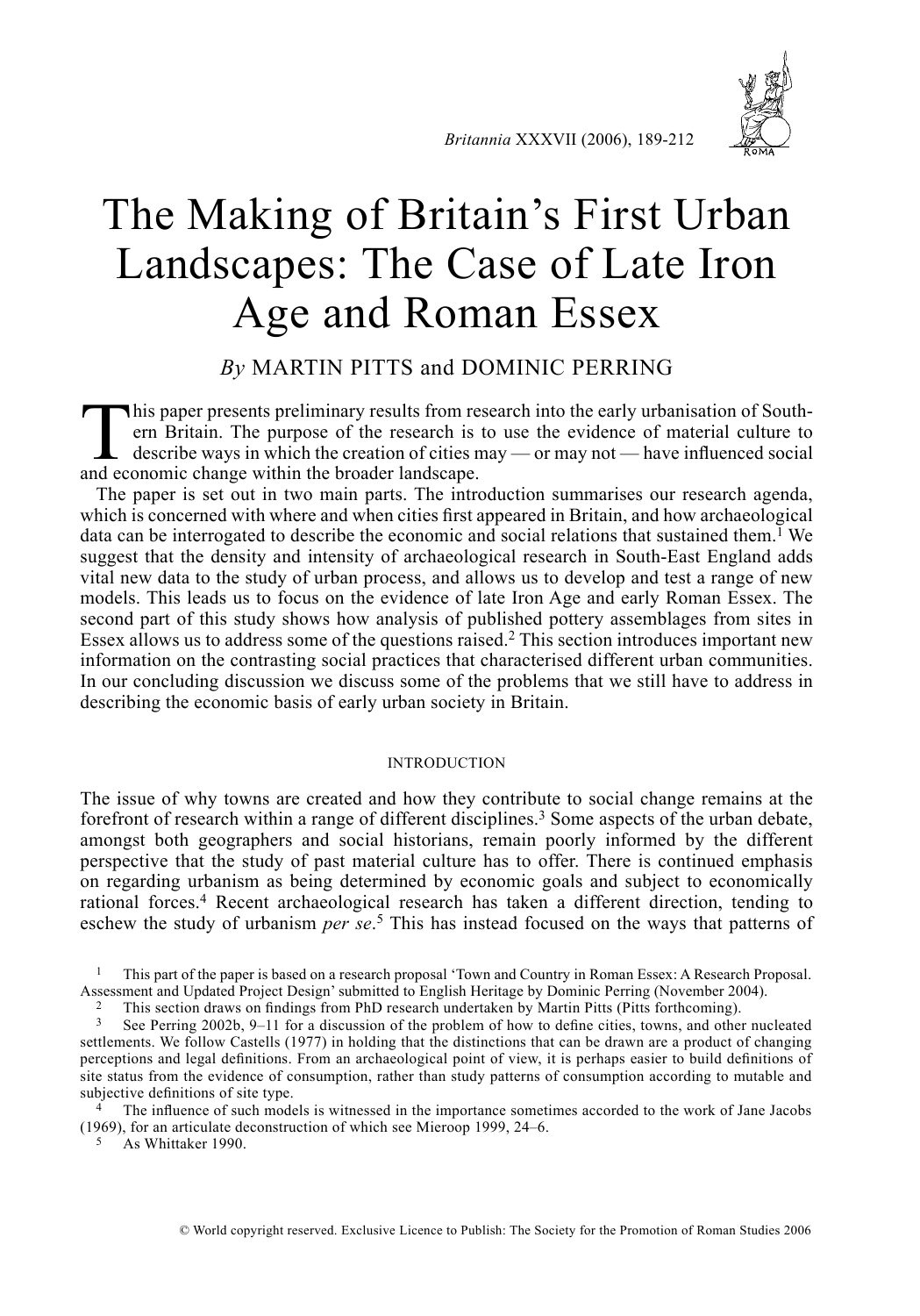consumption and display — including those structured through cities — can be used to explore aspects of identity and power relations. Cities matter critically to both, since they were designed as seats of power, and were places where new communities elaborated new identities. They were consequently places where wealth was concentrated, transformed, and transmitted.

Much has been written about both the economic basis of the ancient city and its material manifestation,<sup>6</sup> particularly in terms of the nature of the relationship between town and country. How did towns support themselves, and what impact did urbanisation have on the wider landscape? There is an assumed tension between the demands of urban appetites and the capacity of the surrounding countryside to meet such needs. There are also arguments over the extent to which urban markets and institutions provided services to the surrounding countryside. The relationship between town and country was the main theme of a recent survey of the potential of archaeological research to contribute to the study of urban hinterlands in England.<sup>7</sup> In this paper we wish to take the research ambitions outlined in that report further, and to focus on the circumstances of Britain's first experience of cities.

#### BRITAIN'S URBAN ORIGINS

The study of Britain's urban origins has undergone something of a transformation in recent years.<sup>8</sup> The history of imperial expansion, the architectural expression of Roman authority, and the selective adoption of 'Roman' patterns of consumption made it possible to describe settlement and culture in terms of 'Roman' impositions on a 'native' society, in which the conquest of A.D. 43 marked a clear watershed. Towns, in particular, were seen as the product of military-supported colonial foundations that were the immediate manifestation of the post-conquest settlement, and which provided a template for the subsequent urbanisation of the native cantons.<sup>9</sup> This new pattern of urban settlement was seen as qualitatively different, and comparatively detached, from the indigenous experiment in central places characterised by the Iron Age oppida of Lowland Britain (FIG. 1). This model has, however, begun to unravel of late.

First, longer chronologies can now be described. Britain's urban origins can be placed within the context of political developments that preceded the Claudian conquest, and the character and basis of urban settlement can now be seen to have undergone a series of significant changes well into the second century A.D. if not beyond. Military impositions were not the prime catalyst for the emergence of urban society. It appears that élite society in Britain had its own interest in adopting urban strategies, within the context of an agenda that was only in part inspired by Rome. Secondly, we are now increasingly aware of the variable nature of the power dynamics that supported urban society. Different communities engaged differently with Rome, according to particular patterns of affiliation and patronage.<sup>10</sup>

Two particular regions witnessed the precocious development of kingdoms and cities within Britain. These have been described by Creighton as the Southern and Eastern Kingdoms.<sup>11</sup> Partial political histories can be constructed for both of these territories, on the basis of kings and

- 6 For a review of arguments see Whittaker 1995 and Parkins 1997.
- $\overline{7}$ Perring 2002b, in particular ch. 5.
- 8 Fulford 2003; Creighton 2000; Hill 2001.
- e.g. Webster 1988; Wacher 1995.

<sup>10</sup> Mattingly 2004 reviews evidence for the heterogeneous ways in which Roman identities were expressed in Britain and shows how these differed regionally and according to the political basis of power. Mattingly's argument is expressed in terms of a native versus Roman dichotomy, but it could be argued that pre-Roman patterns of élite nower — and the particular circumstances of immigrant military and colonial plantations — were more critical to the different trajectories taken than any interest in either embracing or rejecting Rome per se.

 $11$  Creighton 2000.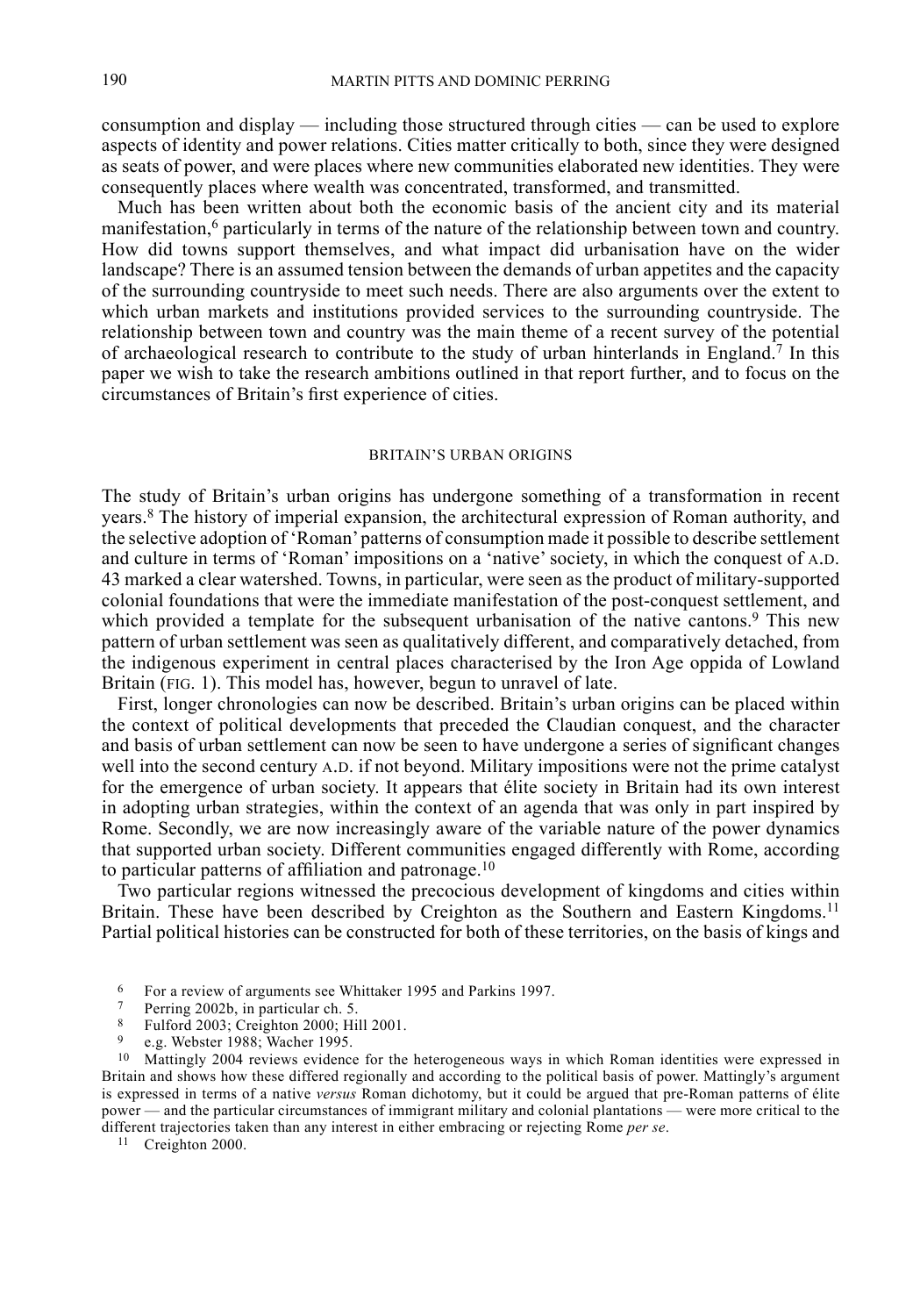

FIG. 1. Some of the main 'oppida' referred to in the text in the context of the regional coin series of Iron Age Britain (based closely on Creighton 2000 drawing on the work of Derek Allen).

rulers named on the coins issued within them. These coins also refer to the seats of power from which authority was obtained — the oppida that were later to become the sites of Roman cities. Due to the present lack of complete stratigraphic sequences for the main pre-Roman occupations at other oppida sites in southern Britain, we are presently better informed about the character and chronology of early urban development within the Southern ('Atrebatic') Kingdom because of the excavations conducted at Silchester by Fulford.<sup>12</sup> These suggest that Silchester, located close

<sup>12</sup> Fulford and Timby 2000, 546.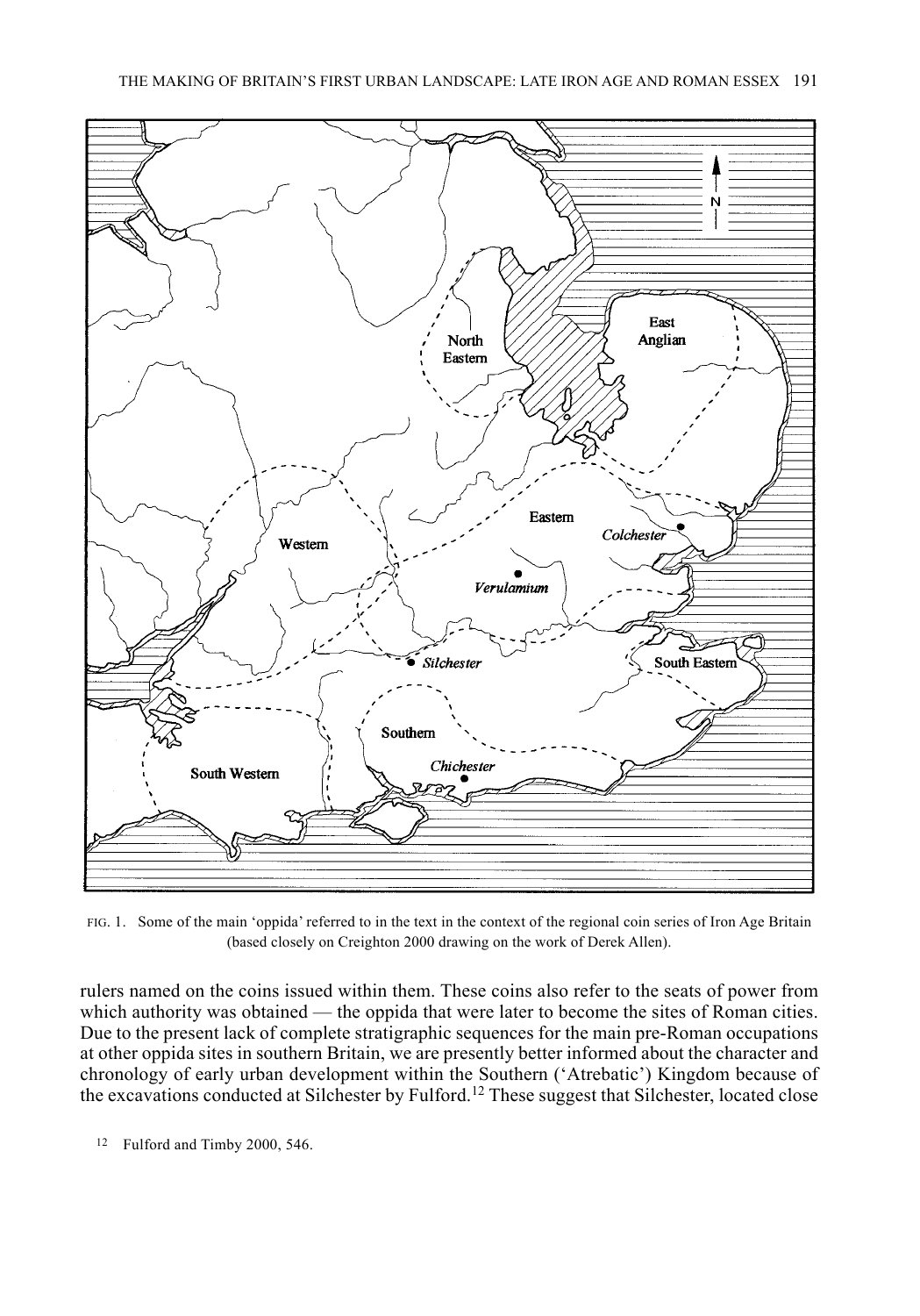to the northern boundary of the kingdom, was established as an urban plantation with a planned street grid sometime around  $25-15$  B.C.<sup>13</sup> This may have been an exceptional site, but other late Iron Age oppida within this region had clear urban aspirations.<sup>14</sup>

The Eastern Kingdom was dominated by Colchester, the capital of Cunobelin.<sup>15</sup> Coins minted at *Camulodunum*, and bearing its name, show that this was the seat of kings, where a series of ditches and dykes gave form to a polyfocal landscape. This regal and ceremonial site became the principal target of the Claudian invasion, although in the wider region there were other important oppida where power was located and coins were minted.<sup>16</sup>

There is some disagreement within modern scholarship over whether the pre-Roman site of Camulodunum can properly be described as urban, but it appears to have been conceived of in urban terms at the time of its foundation. This is the argument presented by images deployed on the coins. Some of these seem to show Roman augurial ceremony, involving the curved staff or *lituus*, the very purpose of which was to define and describe urban status.<sup>17</sup> This implies not just the copying of Roman orthogonal planning practices, but an educated engagement with Roman ideas about the sacred nature of urban political authority and the need to locate such power within ritually defined places. Perhaps more tenuously, it is also possible to regard the richlyfurnished grave in the Lexden tumulus as that of a Mediterranean-style hero-founder.<sup>18</sup> Not only is the date of the burial consistent with the postulated construction of the Lexden Dyke  $(c. 25-10)$  $B.C.$ ),<sup>19</sup> but parallels have been drawn between the appearance of the monument and Octavian's mausoleum in Rome,<sup>20</sup> and the presence of certain finds suggests a dialogue with Roman ritual practice.<sup>21</sup> Therefore, it seems likely that at *Camulodunum* this 'urban' status may have been the product of an episode of foundation in the Augustan period.<sup>22</sup> This definition of the pre-Claudian oppidum as urban is essentially political and is not intended to carry any particular meaning with regard to the scale and function of the sites concerned.

After the capture of the city a Roman fort was established here, which was subsequently converted into a veteran colony.<sup>23</sup> The Roman urban status of this later colonial foundation is more clearly asserted by both the documentary sources and the architecture of the site. The density of the archaeological deposits, structures, and finds associated with the colonial site is more evidently 'urban' in character. The early sequences of occupation here have been thoroughly studied in a series of excavations by the Colchester Archaeological Trust.<sup>24</sup> The

13 This took place against the backdrop of a series of other Augustan changes in the use of wealth within the region, as indicated by the high-status burials at Welwyn Garden City and Lexden, new or re-ordered settlements as at Braughing and Elms Farm, and the re-coining of gold bullion.

<sup>14</sup> There is a growing body of evidence, much of which awaits more detailed study, which suggests that Chichester was also an urban site in the late first century B.C. A series of dykes, the Chichester entrenchments, marked out a polyfocal landscape. Excavations of the earliest phases of the Roman city that later occupied a part of this site, have produced a significant amount of pre-conquest material and possible pre-conquest structures (Magilton 2003; Down 1989, 59-60; Down 1993; Down and Rule 1971, 143-7).

<sup>15</sup> Crummy 1997, 15. Other central places within the Eastern Kingdom included Verulamium, probably founded in the period 20 B.C.–A.D. 10, and perhaps Canterbury. Fulford 2003 summarises recent work. For Verulamium, where the extent and character of the pre-Boudican settlement remains open to question, see Haselgrove and Millett 1997. For Canterbury see Williams 2003, 221: here too the status of the site is not clear.

- <sup>16</sup> Fulford 2003 summarises recent work.
- <sup>17</sup> Creighton 2000, 209; Rykwert 1976, 45-50.
- <sup>18</sup> Pitts forthcoming.
- <sup>19</sup> Hawkes and Crummy 1995, 175.
- <sup>20</sup> Creighton 2000, 187.

<sup>21</sup> For example, Creighton (2000, 113) has noted the presence of a bronze cast featuring Roman sacrificial imagery (a tripod).

- $\frac{22}{23}$  Creighton 2000.
- 
- <sup>24</sup> Crummy 1984; 1992b.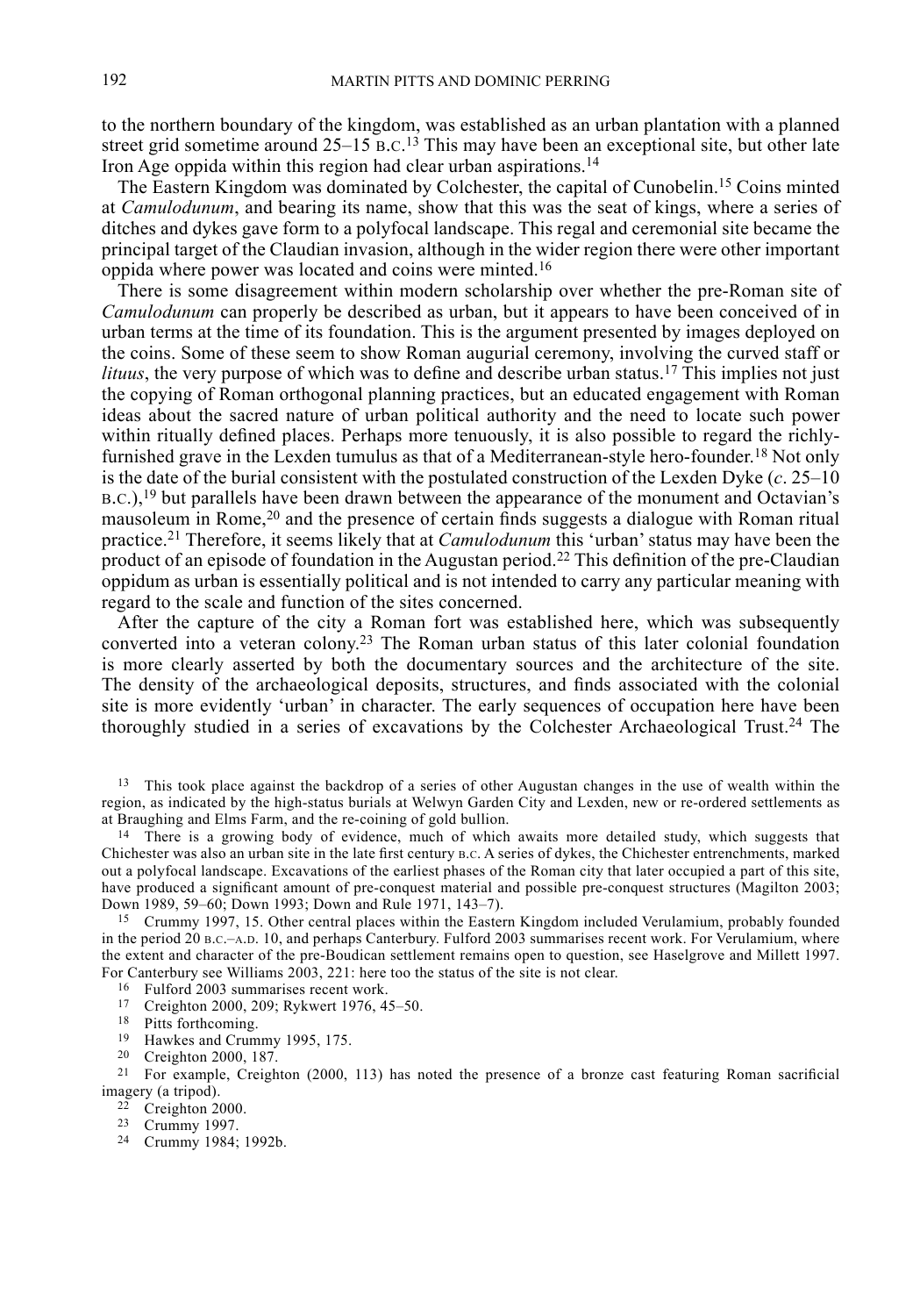model that these suggest involves a fortress phase (A.D. 44–49) followed by the adaptation of the fortress to house the colonial foundation in  $c$ . A.D. 49; the latter was burnt to the ground in the revolt of  $A.D. 60/1$ .

Neither *Camulodunum* nor the fledgling Roman colony operated in isolation. In order to describe the relationship of this city to the surrounding countryside we must turn our attention to the wider settlement landscape. Cities operated within territories that can be defined in political. economic, and social terms. Traditionally, descriptions of the political geography of Roman Britain have been attempted from the available literary and epigraphic sources, which have closely influenced the archaeological descriptions offered by both Rivet and Wacher, in which the province was divided into a series of self-governing tribal communities, or *civitates*, each based on town and territory.<sup>25</sup> In the case of the Eastern Kingdom we are informed of differences between a Catuvellaunian polity based on St Albans (Verulamium) and a Trinovantian one based on Colchester (Camulodunum). However, the civitates are not as robust a construct as this conventional wisdom has often decreed, being largely dependent on two literary sources -Ptolemy and the Ravenna cosmography. Ptolemy has no mention of capitals, whereas the Ravenna cosmography appears to be a very garbled source.<sup>26</sup> It is therefore unsurprising that attempts to find archaeological differences between the tribal areas of the Trinovantes and the Catuvellauni on the basis of coin distributions have so far failed to convince.<sup>27</sup> Indeed, most other archaeological correlates suggest a degree of uniformity within the territory of the Eastern Kingdom.<sup>28</sup>

Although we cannot identify material differences between Trinovantes and Catuvellauni, the boundaries of the Eastern Kingdom can be identified from a series of differences in the material culture. Sites on the frontier between the 'Icenian' polity to the north and the Eastern Kingdom to the south have been the subject of a series of recent excavations by the University of Cambridge Field Archaeology Unit. Differences in coin and ceramic use suggest that individual farmsteads within the frontier area were affiliated to one or other polity.<sup>29</sup> These frontier areas were also characterised by an increased emphasis on ritual sites and practices. Votive deposits of metalwork in wet places, dating from both the Iron Age and Roman periods, are commonly found on the Essex–Suffolk borders, an area immediately beyond the northern boundary of the Eastern Kingdom.<sup>30</sup>

In sum, the descriptions that archaeology provides appear to define a bounded late Iron Age territory in South-East Britain that was culturally coherent, within which several putative cities were located. There is, as yet, no good reason to believe that this situation changed significantly after the Roman conquest. Indeed, similarities in the distribution patterns of different types of Iron Age coin and fourth-century Romano-British mosaics suggest that the cultural boundaries

- 25 Rivet 1964; Wacher 1995.
- $26\,$ Here, as in so much of this paper, we are indebted to the critical acuity of John Creighton.
- 27 For different uses of the evidence of coin see De Jersey 2001 and Creighton 2000, 74–5.

<sup>29</sup> C. Evans 2003. It has been claimed that the slow pace of 'Romanisation' in the Icenian territories in the northern part of East Anglia was a consequence of confiscations and repressions that followed in the wake of the Boudiccan revolt. For a restrained version of this argument see Millett 1990, 100–1. A contrary view is possible. Differences in approach to the use of urban and Roman culture were present here before the Roman conquest, and persisted throughout the Roman period. This might, therefore, be another example of cultural continuity within the context of regional diversity.

<sup>30</sup> A practice that appears to have continued into the late fourth century, if not beyond (Petts 2002).

<sup>28</sup> These are the archaeological correlates — in particular pottery use and burial practice — that have been used to describe distributions of the Aylesford-Swarling cultural package: see Hill *et al.* 1999; see also Pitts 2005a. This polity equates with the core zone in Haselgrove's (1982) classic attempt to describe the cultural and political changes evident in pre-conquest Britain in terms of a dialogue between a 'Romanising' core and a native periphery. In this model the core zone exploited its immediate periphery for slaves and raw materials to fuel continental trade and the continued influx of imported prestige goods.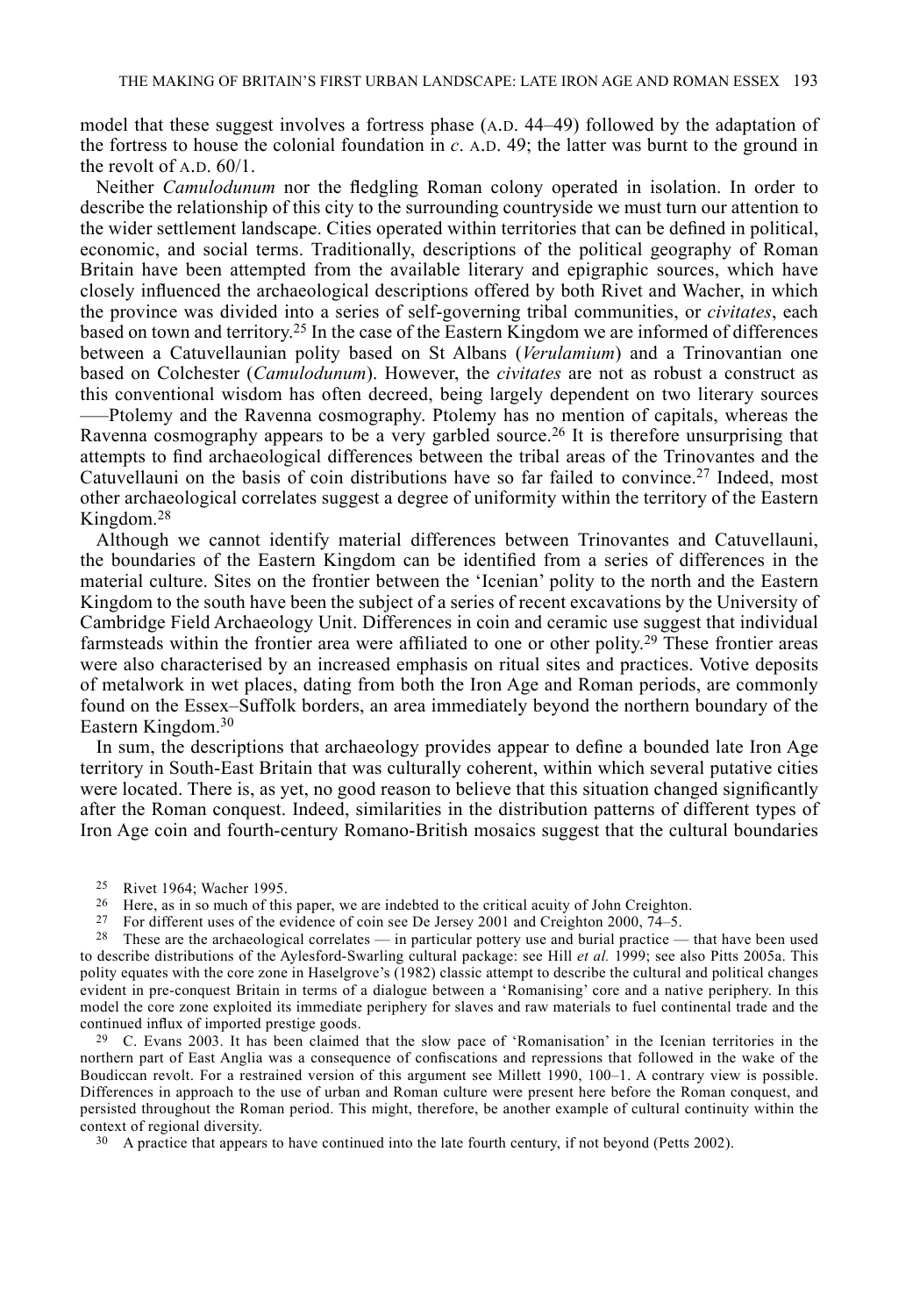established prior to the Roman conquest remained current throughout the period of the Roman administration.<sup>31</sup> With this in mind, we now turn to discuss the archaeological potential of the modern county of Essex, forming the north-eastern third of the Eastern Kingdom, as a suitable study area for further investigation.

#### LATE IRON AGE TO ROMAN ESSEX AS A STUDY AREA

Roman Essex holds a rather special place in the study of imperialism and its consequences. The Thames estuary was the setting that Conrad used to begin his novel The Heart of Darkness, in which parallels were drawn between the barbarisms of exploitation that followed the march of Rome's empire, with those that Conrad witnessed in the contemporary colonial adventure in Central Africa. Arguments about imperialism and cultural domination continue to make Roman archaeology an important field of research. The context in which this paper is written is, however, a very different one to that which inspired Conrad. Where Conrad saw an alien and incomprehensible world, opposed to that of civilised Rome, archaeologists prefer to see a sophisticated Iron Age society already in close dialogue with the Roman world. The archaeological landscape of Roman Essex has also become tantalisingly comprehensible, understandable but not understood. This is a place where further research is warranted.

The primary aim of the 'Town and Country in Roman Essex' project is to illuminate our understanding of the role of urbanism in processes of change in early Britain, particularly through the deployment of archaeological evidence to describe networks of socially- and economically-constructed relationships. In order to facilitate this, it is essential to transcend the methodological and conceptual hurdles preventing archaeologists looking beyond individual sites and towards broader research themes. Although it is widely recognised that sites need to be viewed within broader systems and landscapes, there is a tendency, encouraged by the sitespecific nature of commercial funding, to view each excavation as an end in itself. Often all that matters is a site narrative, describing a chronology of architectural change illustrated by catalogued archives of finds. Indeed, the prevailing forces in British archaeology are fostering a situation in which a wealth of data is not being utilised. As Hill recently observed in a review of the current state of research on Roman Britain, 'the lack of synthesis and analysis of the increasingly large number of excavations is a major problem'.<sup>32</sup> There is an urgent need to move beyond the low-density mapping of landscapes and intense description of individual sites, and to draw on complex data from multiple finds assemblages and classes of material culture in describing different approaches to production and consumption.

Our research has entailed a detailed review of the potential of a range of archaeological assemblages obtained from fieldwork undertaken in and around Essex, building on work undertaken by the Colchester Archaeological Trust and Essex County Council at sites such as Colchester, Chelmsford, and Heybridge (FIG. 2). It can be argued that archaeological research into urban processes is best served by studying the networks of social and economic relationships that sustained complex hierarchies of settlement. One way of achieving this is by comparing changing patterns of consumption, as represented by archaeological finds, across different classes of settlement. Pottery is a key source of information in the study of such patterning, and its importance in describing patterns of supply and elucidating different marketing strategies has long been established.<sup>33</sup> Evans' more recent work on Roman pottery in Northern Britain

<sup>31</sup> Perring 2002a, fig. 71.

<sup>32</sup> Hill 2001, 17.

<sup>&</sup>lt;sup>33</sup> e.g. Fulford 1975.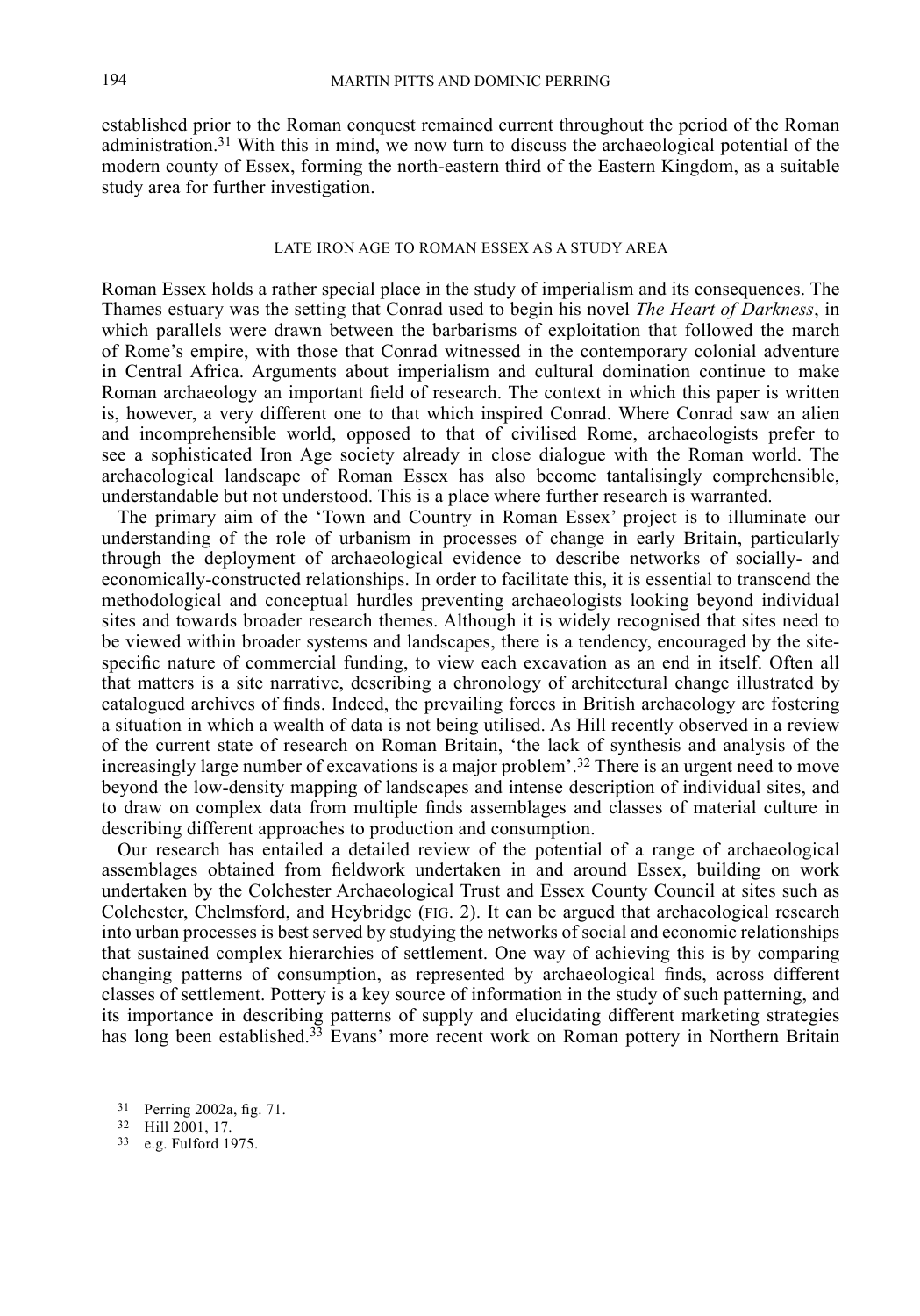

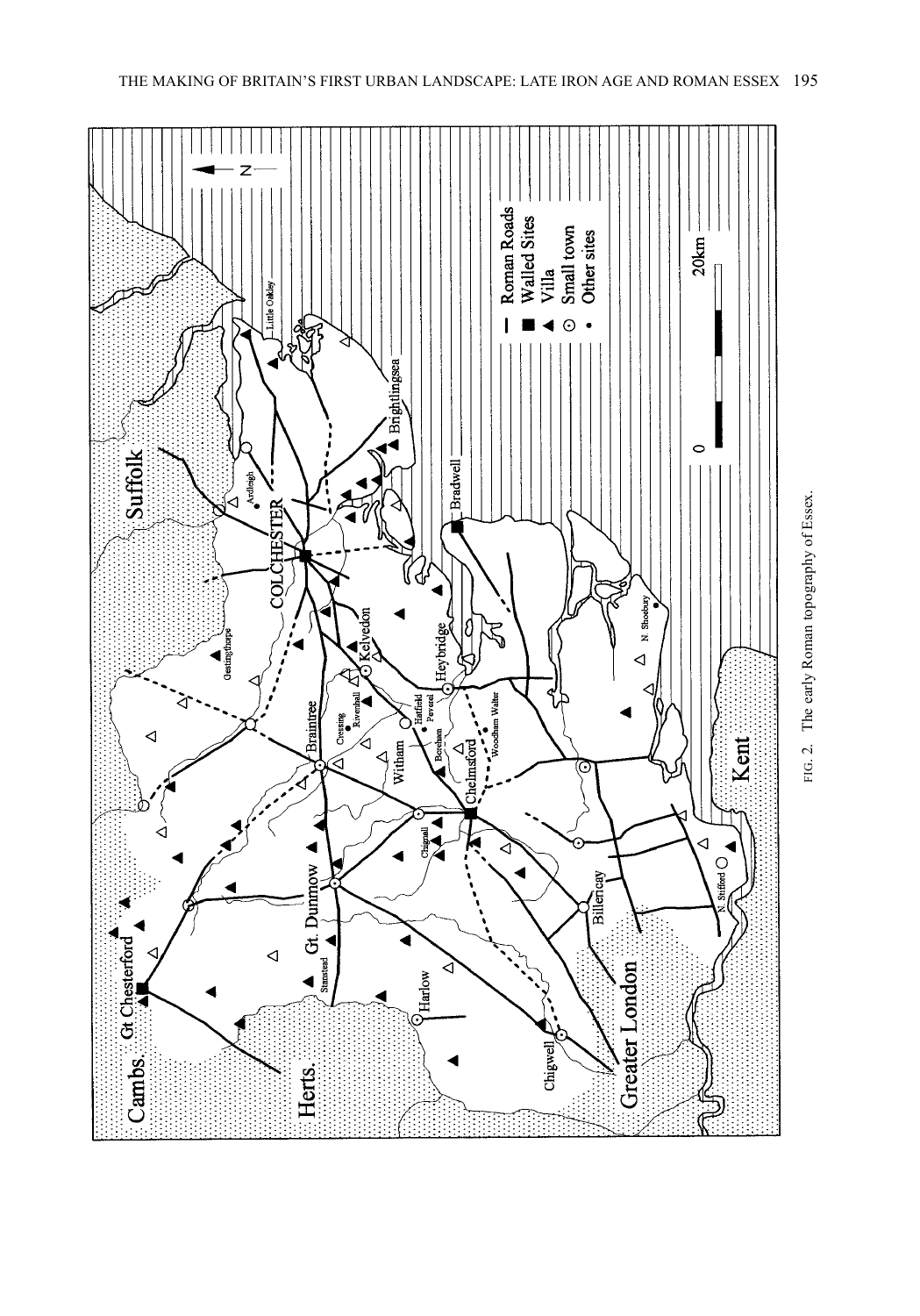also illustrates the potential of the comparative study of assemblages, quantified by form, from different settlement landscapes.<sup>34</sup> Clear differences can be established between the types of pottery discarded on different classes of site. The material culture illustrates a range of cultural and economic choices, particularly those involved in display at the dining table. Differing urban and rural lifestyles can be identified from this evidence.

We probably understand the pottery of Roman Essex better than any equivalent region in the Roman world. It has been observed that the 'current approach to Roman pottery in Essex offers the greatest opportunity within Britain for achieving major advances in the understanding of urban and rural marketing'.<sup>35</sup> Given the central importance of pottery in the description of economic and social patterning, this makes Essex one of the most promising areas for study of such patterning in the Roman Empire. A substantial urban sample has been derived from the work in Colchester. Hawkes and Hull produced a type-series from over 40 tonnes of pottery. in addition to a basic tripartite fabric series, with some basic quantification for the occurrence of pottery types in the sequence.<sup>36</sup> The same sequence was confirmed in the 1970s with further excavations at Sheepen, with some extension of the basic fabric series published in the mid- $1980s$ <sup>37</sup> In 1999 the pottery from excavations in Colchester 1971–85 was published. Of the 15,000 tonnes excavated, one third was analysed in detail.<sup>38</sup> A comparative dating structure can be developed from the ceramic phasing structures used in studies of assemblages from Elms Farm, Heybridge and Chelmsford, supplemented by Late Iron Age and early Roman groups from Kelvedon, Braintree, and Billericay. The rural landscape has seen less by way of synthetic study, but low-status sites are well represented in published but unquantified assemblages.<sup>39</sup> Concordances established suggest regional ceramic phasing structures. Following the work undertaken on the pottery from Elms Farm, Heybridge, a total of eight regional ceramic phases can be defined to cover the period 50 B.C. to A.D. 260. In this paper, however, we restrict our attention to using some of the ceramic evidence in a smaller case study.

#### LATE IRON AGE TO ROMAN ESSEX: A PRELIMINARY CERAMIC PERSPECTIVE

This case-study represents a preliminary attempt to characterise the social and cultural impact of urbanism in Essex in the immediate aftermath of the Roman annexation in A.D. 43. Three sites are considered. The first site is Sheepen, Colchester.<sup>40</sup> In the Late Iron Age, this site was located at the heart of Colchester's dyke system, with an élite presence indicated by the finds of a mint of Cunobelin and an extensive range of imported fine wares and amphorae. After the conquest, a range of industries was set up (including metalworking, tile and pottery production) presumably to supply the needs of the recently established *colonia*, within which the second case-study site, Head Street, is located.<sup>41</sup> The final site is Elms Farm, Heybridge,<sup>42</sup> a nucleated

- <sup>35</sup> Fulford and Huddleston 1991.
- <sup>36</sup> Hawkes and Hull 1947.
- 37 Niblett 1985.
- <sup>38</sup> Symonds and Wade 1999.

<sup>39</sup> For example in the assessment of potential undertaken for English Heritage, referred to in note 1, 23 large stratified assemblages of the first and second centuries A.D. have been located amidst the published and unpublished archives of excavations undertaken on low-status rural sites in Essex at Stansted, Woodham Walter, Ardleigh, Cressing Temple, Witham (Maltings Lane), North Stifford, and North Shoebury. See also the incomplete review in Condron and Perring 2002, 71-8.

- <sup>40</sup> Hawkes and Hull 1947; Niblett 1985. The material for analysis in this study comes from Niblett 1985.
- <sup>41</sup> Brooks and Crummy forthcoming.
- 42 Atkinson and Preston 1998; forthcoming.

<sup>34</sup> J. Evans 2001.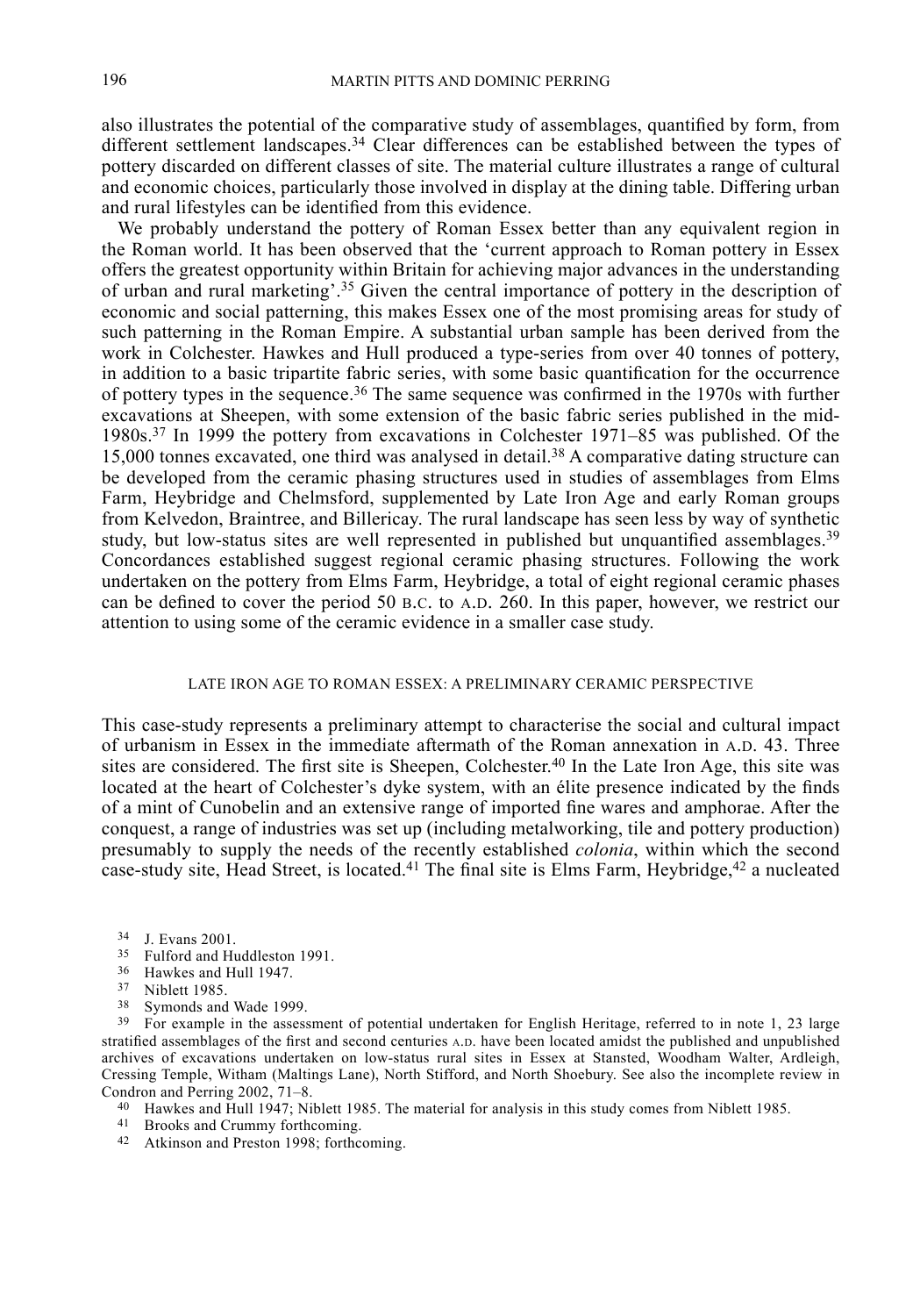site with indigenous origins located at the head of the Blackwater estuary. The main objectives of this exercise were to identify signatures of urbanism through the analysis of contextual associations of artefactual data and reconcile these with patterns from non-urban settlements (i.e. Heybridge). Both the sample of sites and quality of available data are necessarily limited at this early stage of research. Nevertheless, it has been possible to demonstrate the existence of significant patterning.

#### METHODOLOGY

Sheepen.

This section follows a method that has had considerable success in elucidating patterning in Late Iron Age to Roman pottery assemblages within the wider Eastern Kingdom.<sup>43</sup> There are two stages of analysis. The first examines the relative frequency of the main pottery forms and fabrics at each site by ceramic phase. The second employs correspondence analysis to investigate the depositional profile of the ceramic material.

For the first stage of analysis, quantified pottery groups from the Late Iron Age to early Roman phases at all three sites were converted into tables for comparative analysis by assemblage composition.<sup>44</sup> Table 1 shows the relative frequency of the main pottery types and generic fabric classes by phase at each site,<sup>45</sup> and Table 2 shows the relative frequency of the main

#### TABLE 1. RELATIVE FREQUENCY OF MAIN POTTERY TYPES AT CASE-STUDY SITES IN THE LATE **IRON AGE TO ROMAN TRANSITION**

| Colchester          | % Local | % Samian | % Gallo-Belgic | % Flagons | % Mortaria | % Amphorae |
|---------------------|---------|----------|----------------|-----------|------------|------------|
| $A.D. 5-43$         | 79.41   | 0.00     | 17.65          | 0.00      | 0.00       | 2.94       |
| A.D. 44-49          | 60.32   | 7.94     | 19.44          | 3.57      | 2.78       | 3.97       |
| $A.D. 49-61$        | 47.41   | 11.12    | 19.98          | 6.48      | 4.21       | 8.10       |
| A.D. $55-61$        | 38.73   | 13.54    | 27.23          | 8.55      | 2.57       | 6.43       |
| <b>Head Street,</b> |         |          |                |           |            |            |
| Colchester          | % Local | % Samian | % Gallo-Belgic | % Flagons | % Mortaria | % Amphorae |
| A.D. 44-49          | 71.73   | 2.44     | 3.49           | 12.27     | 5.44       | 4.22       |
| $A.D. 49-61$        | 64.05   | 9.99     | 2.31           | 17.40     | 4.39       | 0.71       |
| $A.D. 50-70$        | 49.44   | 18.62    | 1.50           | 22.79     | 3.08       | 3.83       |
| Elms Farm,          |         |          |                |           |            |            |
| <b>Heybridge</b>    | % Local | % Samian | % Gallo-Belgic | % Flagons | % Mortaria | % Amphorae |
| $50-15$ B.C.        | 97.11   | 0.90     | 1.98           | 0.00      | 0.00       | $4.95*$    |
| $15 B.C - A.D. 20$  | 83.32   | 0.05     | 15.34          | 0.27      | 0.02       | $25.23*$   |
| $A.D. 20-55$        | 92.86   | 0.64     | 5.63           | 0.69      | 0.19       | $3.98*$    |
| $A.D. 55-80$        | 93.91   | 2.71     | 0.96           | 1.59      | 0.46       | $1.45*$    |

(\*The relative incidence of amphorae at Elms Farm is calculated on the basis of sherd weight, not EVE)

43 Pitts 2005a; 2005b; forthcoming.

<sup>44</sup> All the assemblages in this study are dated through a combination of stratigraphic analysis and independent ceramic chronology.

<sup>45</sup> Based on Willis 1996.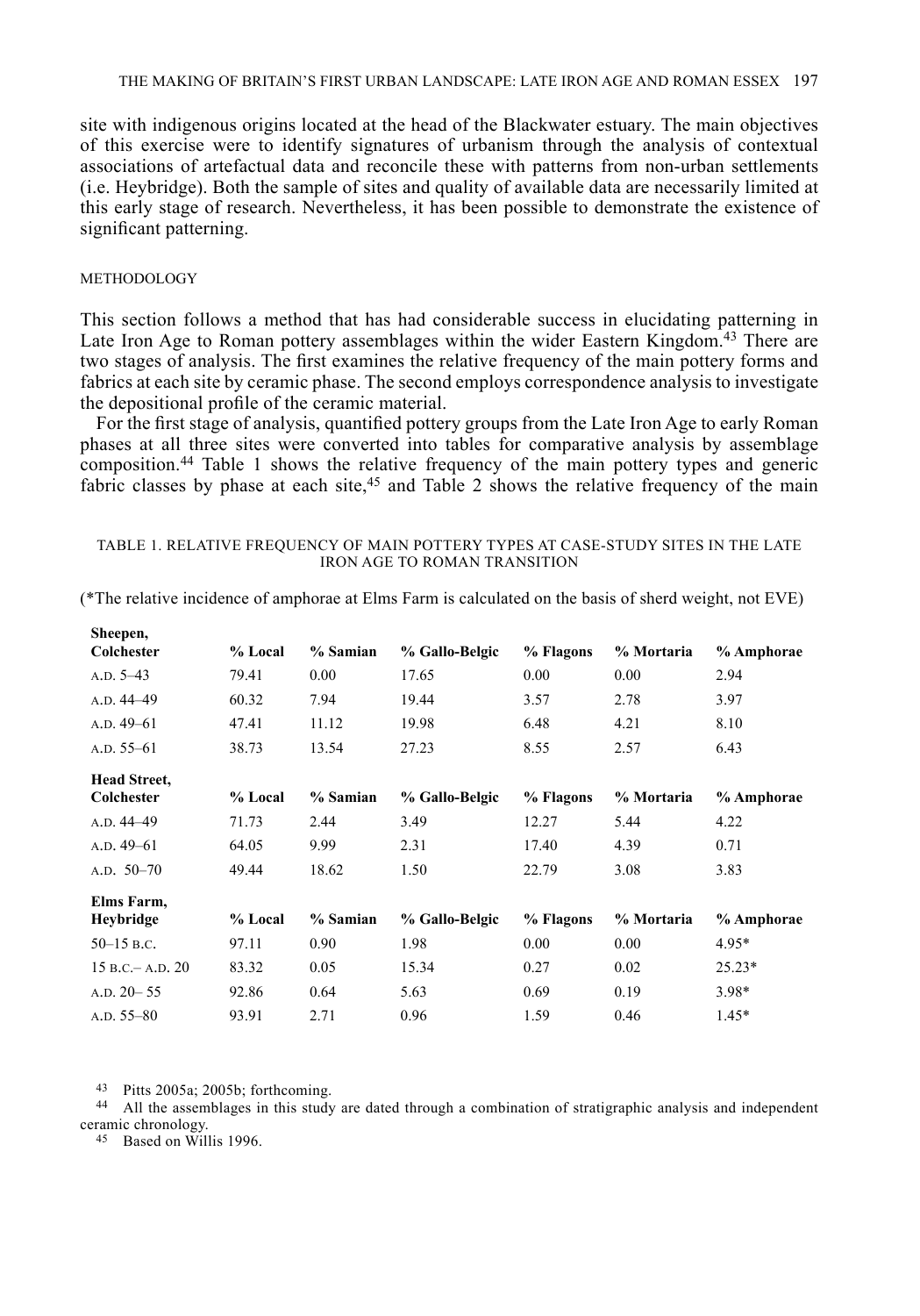#### TABLE 2. RELATIVE FREQUENCY OF MAIN FUNCTIONAL CLASSES OF POTTERY AT CASE-STUDY SITES IN THE LATE IRON AGE TO ROMAN TRANSITION

| <b>Sheepen, Colchester</b>     | Quantity        | % Jars   | % Drink | % Table | % Prep/serv | $%$ Amph |
|--------------------------------|-----------------|----------|---------|---------|-------------|----------|
| $A.D. 5-43$                    | <b>34 MNV</b>   | 38.24    | 38.24   | 17.65   | 2.94        | 2.94     |
| A.D. 44-49                     | 252 MNV         | 34.01    | 32.39   | 20.24   | 9.31        | 4.05     |
| $A.D. 49-61$                   | 926 MNV         | 29.53    | 27.36   | 23.02   | 11.94       | 8.14     |
| A.D. $55-61$                   | 1322 MNV        | 24.94    | 28.38   | 28.45   | 11.75       | 6.48     |
|                                |                 |          |         |         |             |          |
| <b>Head Street, Colchester</b> | <b>Ouantity</b> | % Jars   | % Drink | % Table | % Prep/serv | $%$ Amph |
| A.D. 44-49                     | 12.31 EVE       | 51.64    | 15.63   | 8.14    | 20.31       | 4.28     |
| $A.D. 49-61$                   | 18.22 EVE       | 44.59    | 17.96   | 10.49   | 26.25       | 0.71     |
| $A.D. 50-70$                   | 26.64 EVE       | 33.86    | 19.68   | 10.97   | 31.64       | 3.85     |
| <b>Elms Farm, Heybridge</b>    | <b>Quantity</b> | $%$ Jars | % Drink | % Table | % Prep/serv | $%$ Amph |
| $50-15$ B.C.                   | 27.85 EVE       | 82.89    | 10.21   | 5.05    | 1.84        | 4.95*    |
| $15 B.C - A.D. 20$             | 62.26 EVE       | 60.12    | 19.62   | 17.52   | 2.74        | $25.23*$ |
| $A.D. 20-55$                   | 70.01 EVE       | 65.55    | 16.27   | 13.91   | 4.27        | $3.98*$  |
| A.D. $55 - 80$                 | 131.51 EVE      | 66.35    | 14.67   | 13.54   | 5.44        | $1.45*$  |

(\*The relative incidence of amphorae at Elms Farm is calculated on the basis of sherd weight, not EVE)

functional classes of pottery by phase at each site.<sup>46</sup> Details of assemblage size and the means of quantification are also presented in Table 2. Research requires that the evidence of finds be measured and accessible in a way that facilitates comparative analysis. The description of pottery assemblages involves the use of different typologies (especially in the identification of coarse wares) and methods of quantification (as in the inconsistent use of estimated vessel equivalents, or EVEs), compounding the problems generated by the selective approach adopted to decide what to sample, study, and publish. These issues have some bearing on this case-study. Although it was possible to find concordance in the description of vessel forms across all three sites, quantification remains a problem. Material from Elms Farm and Head Street was quantified using EVEs, and the older material from Sheepen had been quantified using minimum number of vessels (or MNVs). Whilst there is no doubt that EVEs are more statistically reliable.<sup>47</sup> the use of MNVs can nevertheless produce reliable results, provided direct comparisons with EVE data are avoided. In addition, the amphorae at Elms Farm had not been fully quantified by EVE, and their relative incidence in Tables 1 and 2 is expressed in terms of sherd weight.<sup>48</sup>

For the second stage of analysis, stratified ceramic assemblages from each site were interrogated by the statistical technique of correspondence analysis (hereafter referred to as CA). This method is being increasingly deployed in Roman archaeology to discern patterning

<sup>&</sup>lt;sup>46</sup> Based on J. Evans 2001. For the purposes of classification, the term 'table wares' is used here to denote eating vessels such as platters, dishes, and bowls — drinking vessels (e.g. beakers and cups) are classified separately.

<sup>47</sup> Orton, Tyers and Vince 1993, 166–81.

<sup>&</sup>lt;sup>48</sup> The problems of quantifying amphorae by EVEs are well documented (Peacock and Williams 1986, 18–19). At Elms Farm, the amphorae were instead quantified by sherd weight. Sherd weight was otherwise not used in this study, owing to our emphasis on the role of vessel form (rather than fabric) in consumption practices (Pitts 2005a; 2005b; forthcoming).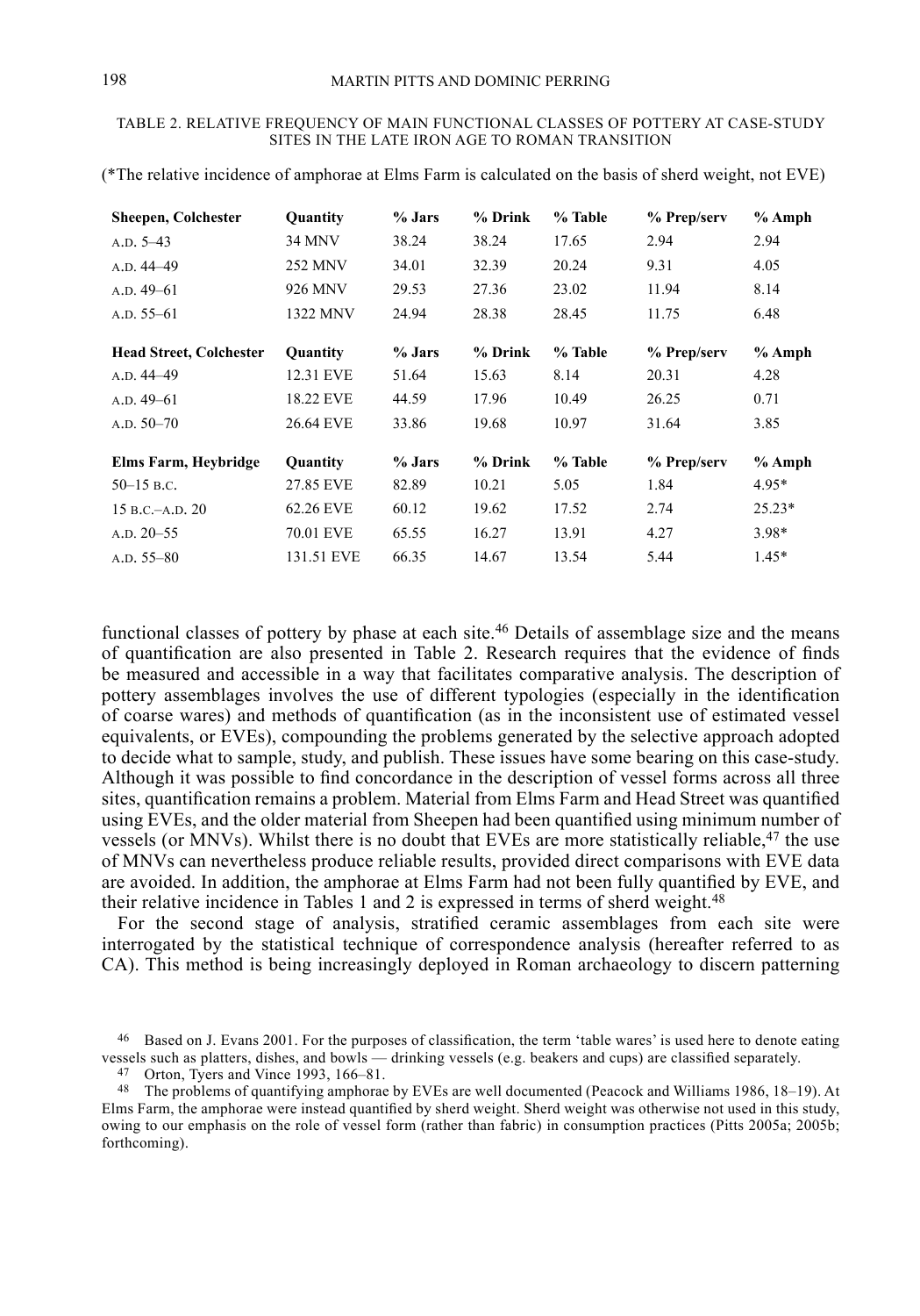within and between finds assemblages.<sup>49</sup> The relevance of CA to this study lies in its ability to compare the finds contents of multiple sites and/or assemblages, by presenting this information in two overlapping visual outputs. The axes of the CA plots essentially measure the amount of variation from the 'average', with the most typical assemblages occurring closest to the plot centre, and the most unusual occurring at the plot extremes as outliers.<sup>50</sup> The main criterion for the selection of these assemblages was that they were all well-stratified and dated to the period immediately after the Roman conquest. Assemblage size was less important, for a number of reasons. The principal aim of this sort of exercise is to isolate meaningful and representative patterns of contextual association in deposition. Therefore, it does not necessarily follow that biggest is best', as large deposits are often not the most representative indicators of everyday depositional practice. Indeed, the current penchant in Roman pottery studies for the analysis of large individual assemblages is ultimately only perpetuating perspectives driven by patterns of perversity.

CA was conducted according to a set of fixed conditions. All the CA plots here are symmetrically scaled. This means that the relationships between directly corresponding assemblages and pottery types can only be assessed relatively, not quantitatively.<sup>51</sup> To account for this, patterning of note was verified by reference to the original data-sets where the absolute quantities of different pottery types can be obtained for assemblages of interest.<sup>52</sup> The primary purpose of CA here is to highlight patterns in the deposition of different pottery types by archaeological context, and it is important to stress that it is not intended as a form of absolute statistical testing. Nevertheless, CA was always conducted using the first and second axes, which together account for the most *inertia* (a figure representing the amount of departure from the average, or the amount of variability in the data).

When conducting CA with a large number of different find-types and assemblages, it is common for patterning in the majority of assemblages to be obscured by the presence of a smaller number of outliers. In this case, the outliers usually comprised smaller assemblages with higher than average proportions of rarer pottery forms. Once the patterning that created the outliers had been accounted for, the results were re-plotted without the outliers to examine trends in the rest of the data. In addition, jar forms, often present in large proportions in most assemblages, were sometimes removed to aid the isolation of patterning in other vessel classes. The process of outlier removal and re-plotting is documented for each site (Appendix 1). The final CA plots (after removal of outliers) are presented in FIGS 3a–5b.

Interpretation of CA plots is as follows. Each set of CA consists of two separate plots — the first showing assemblages separated on the basis of their composition of pottery forms (the numbers denoting archaeological features and contexts), and the second plot showing pottery forms (with extra differentiation for imported fabrics) separated on the basis of their deposition in the different features shown in the first plot. Assemblages with similar pottery composition will cluster together in the first plot, while pottery forms which are frequently found together will cluster together in the second plot. Each area of the first plot directly corresponds to the same area on the second, hence the term 'correspondence analysis'. This allows us to identify which clusters of assemblages are caused by which distinctive sets of pottery forms. In order to aid interpretation in this case-study, the main trends have been directly highlighted on the CA plots. The results of both analysis by assemblage composition and CA are discussed in turn below.

See Shennan  $(1997, 308-60)$  for the mathematical underpinning of this technique.

 $51$ Shennan 1997, 324.

<sup>&</sup>lt;sup>49</sup> Cool, Lloyd-Morgan and Hooley 1995; Lockyear 2000; Cool and Baxter 2002; Biddulph 2005; Pitts 2004; 2005a; 2005b; forthcoming.

<sup>&</sup>lt;sup>52</sup> Full data-sets and details of analysis for this exercise (including removal of outliers from CA) are available in Pitts forthcoming.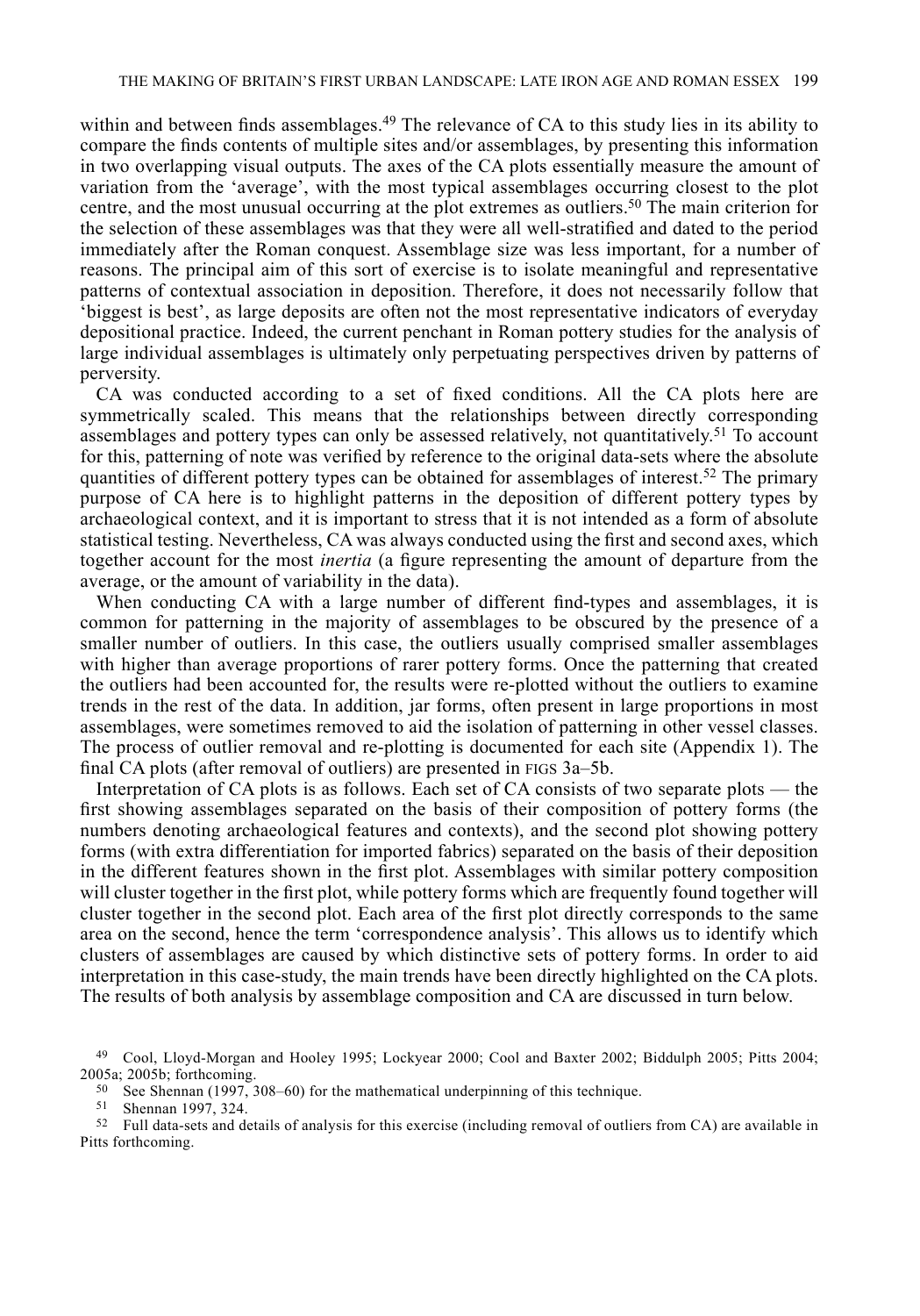#### STAGE 1: ASSEMBLAGE COMPOSITION

This section provides a chronological summary of ceramic consumption patterns at Sheepen, Head Street, and Elms Farm in the Late Iron Age to Roman transition, and is based upon the results outlined in Tables 1 and 2. This provides necessary contextual information prior to the CA of the final phase of this sequence in Stage 2.

The earliest stratified pottery groups in this case-study derive from the nucleated site of Elms Farm, Heybridge, dating to the mid- to late first century B.C. The composite assemblage for this period is dominated by locally-produced jar forms (mostly in grog-tempered ware), with very low levels of imports. This situation is consistent with Late Iron Age pottery consumption evident at other contemporary indigenous sites in the wider region, such as Baldock.<sup>53</sup> However, this picture is quick to change from the Augustan period, c. 15 B.C. $-A$ , D. 20. At Elms Farm, there were significant increases in the proportion of Gallo-Belgic fine wares (i.e. *terra rubra* and *terra nigra*), amphorae (mostly Dressel 1), drinking vessels and table wares. These changes in pottery consumption were accompanied by morphological change at the site culminating in the creation of a nucleated and zoned settlement.<sup>54</sup> In its wider context, this period coincided with the beginnings of a planned settlement at Silchester, the founding of the Skeleton Green–Braughing complex, the deposition of lavishly furnished graves at Welwyn Garden City<sup>55</sup> and Lexden, Colchester,<sup>56</sup> and the Romanisation of indigenous coin imagery.<sup>57</sup> The earliest composite assemblage from Sheepen (dating to c. A.D.  $\bar{5}$ –43) confirms the trends from Elms Farm, with strikingly similar proportions of Gallo-Belgic imports and locally-produced pottery.

The next composite assemblages under consideration date to the period directly following or just encompassing the Claudian conquest (A.D. 44–49 at Sheepen and Head Street, A.D. 20–55 at Elms Farm). At Colchester, the assemblage from the newly imposed fortress at Head Street was characterised by high levels of flagons and mortaria, which were also present for the first time in smaller quantities at Sheepen. Although both sites were notable for high levels of imports in this period, Sheepen continued to receive relatively high proportions of Gallo-Belgic imports, which were scarce at Head Street. In contrast, the composite assemblage from Elms Farm saw a large reduction in Gallo-Belgic imports and amphorae, in addition to lower levels of drinking vessels and table wares. One interpretation of this patterning is that following Roman annexation, the inhabitants of Sheepen were allowed to maintain their status within society, perhaps as Roman clients. This would explain why Sheepen continued to receive large quantities of imports in a period when Elms Farm saw a decline in imports, and also why there exist both qualitative and quantitative differences in ceramic consumption between Sheepen and the official Roman site at Head Street. This model does not easily accord with the published description of postconquest Sheepen as an 'industrial area where a range of products was manufactured for use in the legionary fortress and subsequent *colonia* at Colchester'.<sup>58</sup> Despite interpretation of the site being hindered by erosion that spared mainly deeper stratigraphic features but very few structural remains, closer analysis of the material from this site suggests that a radical review of traditional explanations is badly needed.<sup>59</sup>

The final period to be considered here is largely Neronian in date, with two overlapping phases for Sheepen (A.D. 49–61 and A.D. 55–61) and Head Street (A.D. 49–61 and A.D. 50–70), and a

- 54 Atkinson forthcoming.
- 55 Stead 1967.
- <sup>56</sup> Foster 1986.
- <sup>57</sup> Creighton 2000.
- <sup>58</sup> Niblett 1985, 1.
- <sup>59</sup> Pitts 2005b; forthcoming.

<sup>53</sup> Stead and Rigby 1986. Pottery groups re-analysed in Pitts forthcoming.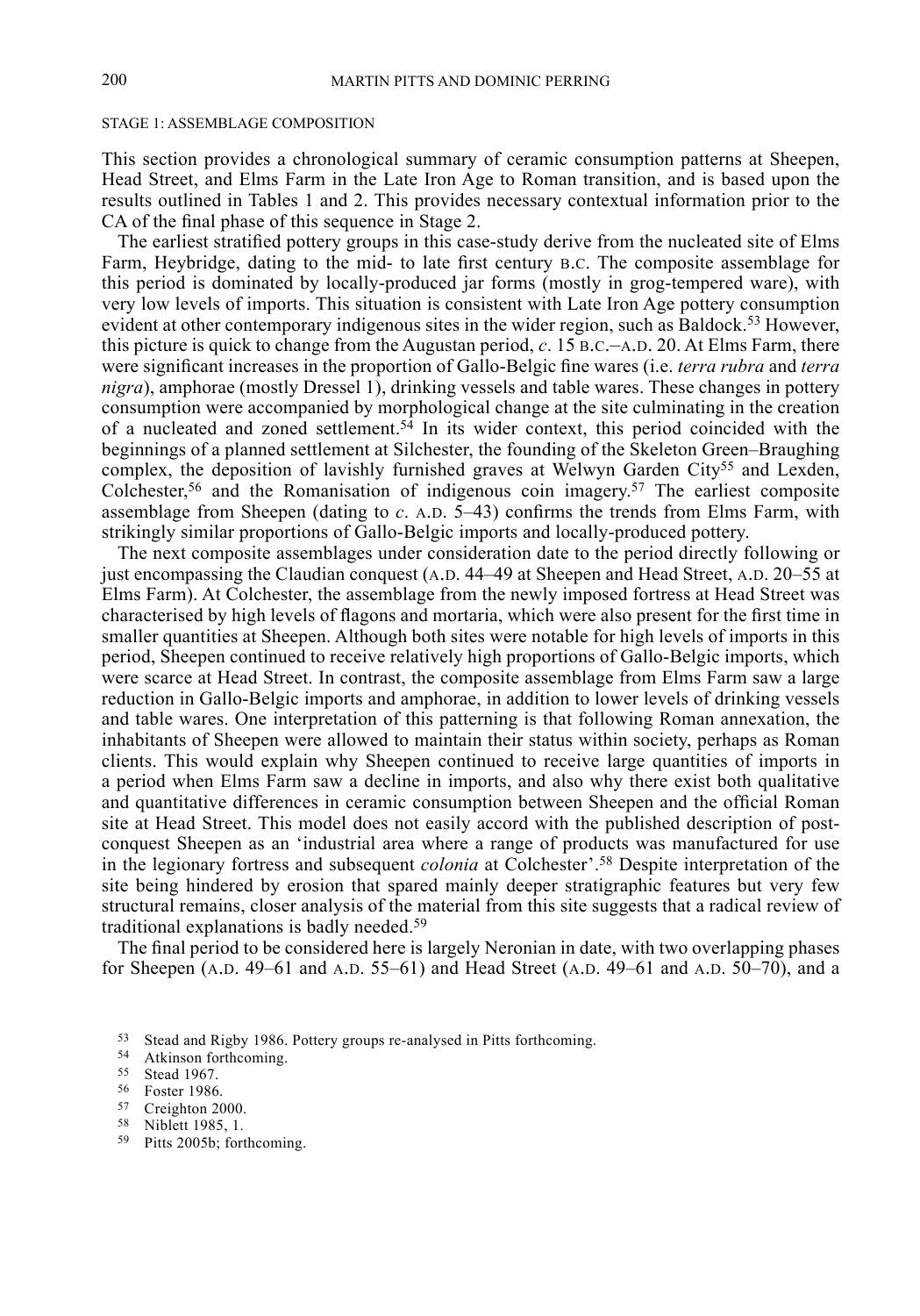single phase for Elms Farm  $(A.D. 55-80)$ . The results are largely consistent with the previous period. Elms Farm continued to receive lower levels of imports, although there were notable small increases of samian ware, flagons, and mortaria. In Colchester, increases in samian were also identified at Sheepen and especially Head Street (now, according to Tacitus, designated a colonia), whereas Gallo-Belgic wares continued to increase at Sheepen and decrease at Head Street. Indeed, the extent of disparity in ceramic consumption within Colchester suggests the existence of two separate enclave communities — one indigenous and one colonist. It is at this point that we look to the application of CA to shed further light on this intriguing situation.

#### **STAGE 2: CORRESPONDENCE ANALYSIS**

CA was carried out on all well-stratified pottery assemblages from post-conquest phases at each of the three principal sites in this case-study. The dating and quantity of material from each site is outlined in Table 3. Phases were selected to ensure the best chronological overlap between sites, although this could not be done precisely due to ceramic phasing varying between sites. The results for each site are discussed below.

#### TABLE 3. DATE RANGES AND QUANTITY OF MATERIAL USED FOR INTRA-SITE ANALYSIS

| <b>Site</b>             | Date-range      | No. of features | <b>Quantity of pottery</b> |
|-------------------------|-----------------|-----------------|----------------------------|
| Sheepen, Colchester     | c. A.D. $55-61$ | 37              | 1322 MNVs                  |
| Head Street, Colchester | c. A.D. $50-70$ | 30              | 26.64 EVEs                 |
| Elms Farm, Heybridge    | c. A.D. $55-80$ | 27              | 131.51 EVEs                |

#### **Sheepen, Colchester**

Several stratified pottery groups were selected from the Neronian occupation at Sheepen and subjected to CA (FIG. 3). The first feature of note from the CA is the sheer range of imports, including amphorae containing *defrutum* (fruit syrup), olive oil, fish sauces, and wine, not to mention vessels in Central Gaulish wares (CG), Gallo-Belgic wares such as *terra nigra* and *terra rubra* (GB), samian ware (TSG) and other imports (I). Moreover, the imports were found alongside other forms of local origin (pedestal jars, pedestal tazze, and spouted-strainer bowls). The combination of high proportions of imports and local forms evident at Sheepen is particularly difficult to reconcile with the tag of 'Roman industrial site'. However, the most striking pattern from this set of CA plots is the cluster of Gallo-Belgic imports in the lowerright quadrant. The close contextual association of seven vessel forms in the same fine ware fabric is highly significant, and seems to indicate the deliberate deposition of suites of vessels separate from the bulk of other pottery. Moreover, there is a strong implication that imported Gallo-Belgic fine wares and their local imitations were also being used together as drinking and dining sets, perhaps forming a distinctive form of 'native' consumption practice. It is difficult to envisage how such patterning could have been elucidated without using CA.

#### **Head Street, Colchester**

Broadly contemporary material was selected from within the Roman *colonia* from the recently excavated site at Head Street, Colchester.<sup>60</sup> CA of the assemblages from Head Street shows a

<sup>60</sup> Brooks and Crummy forthcoming.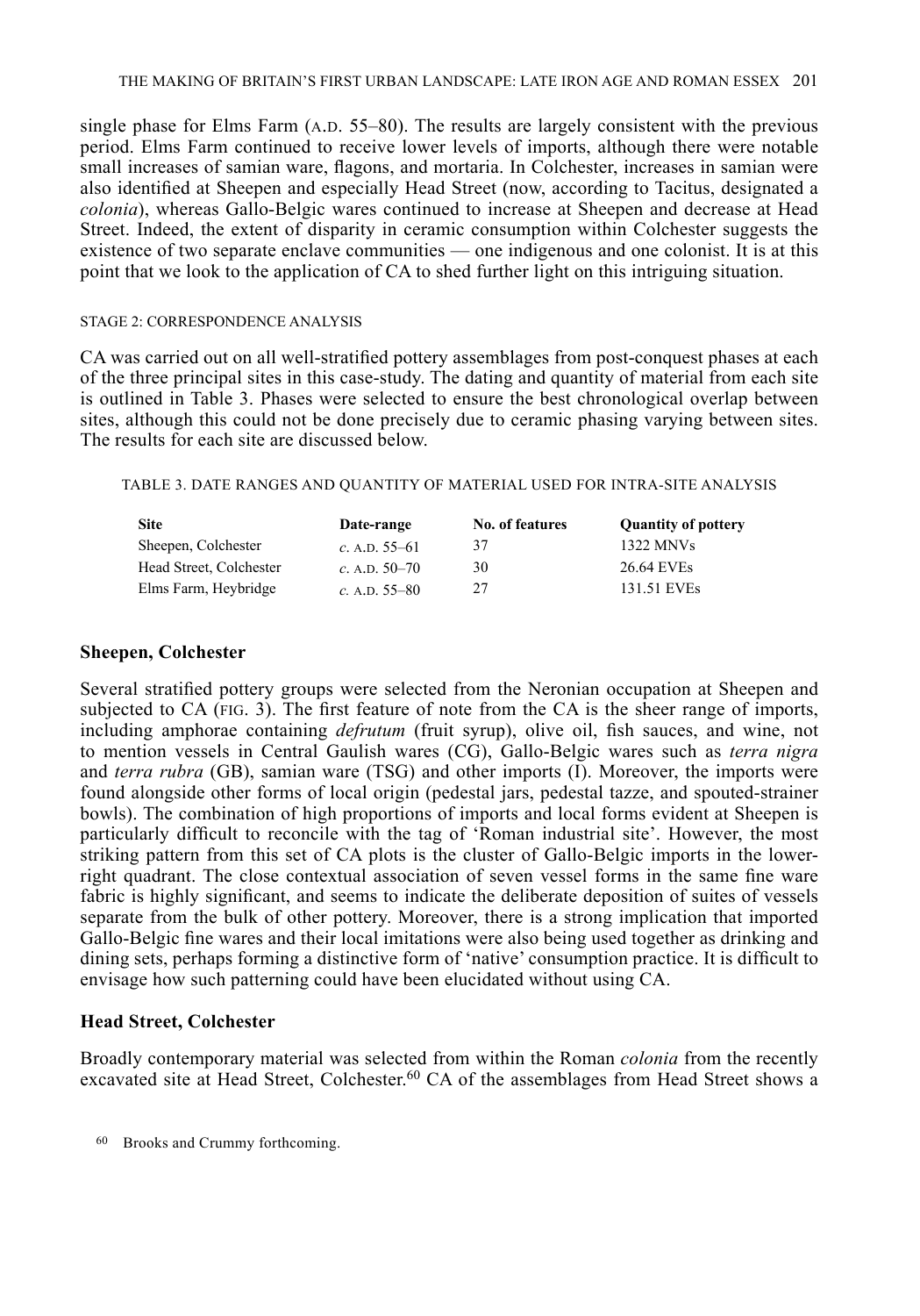FIG. 3a. CA plot showing features at Sheepen by ceramic composition, c. A.D. 55-61.

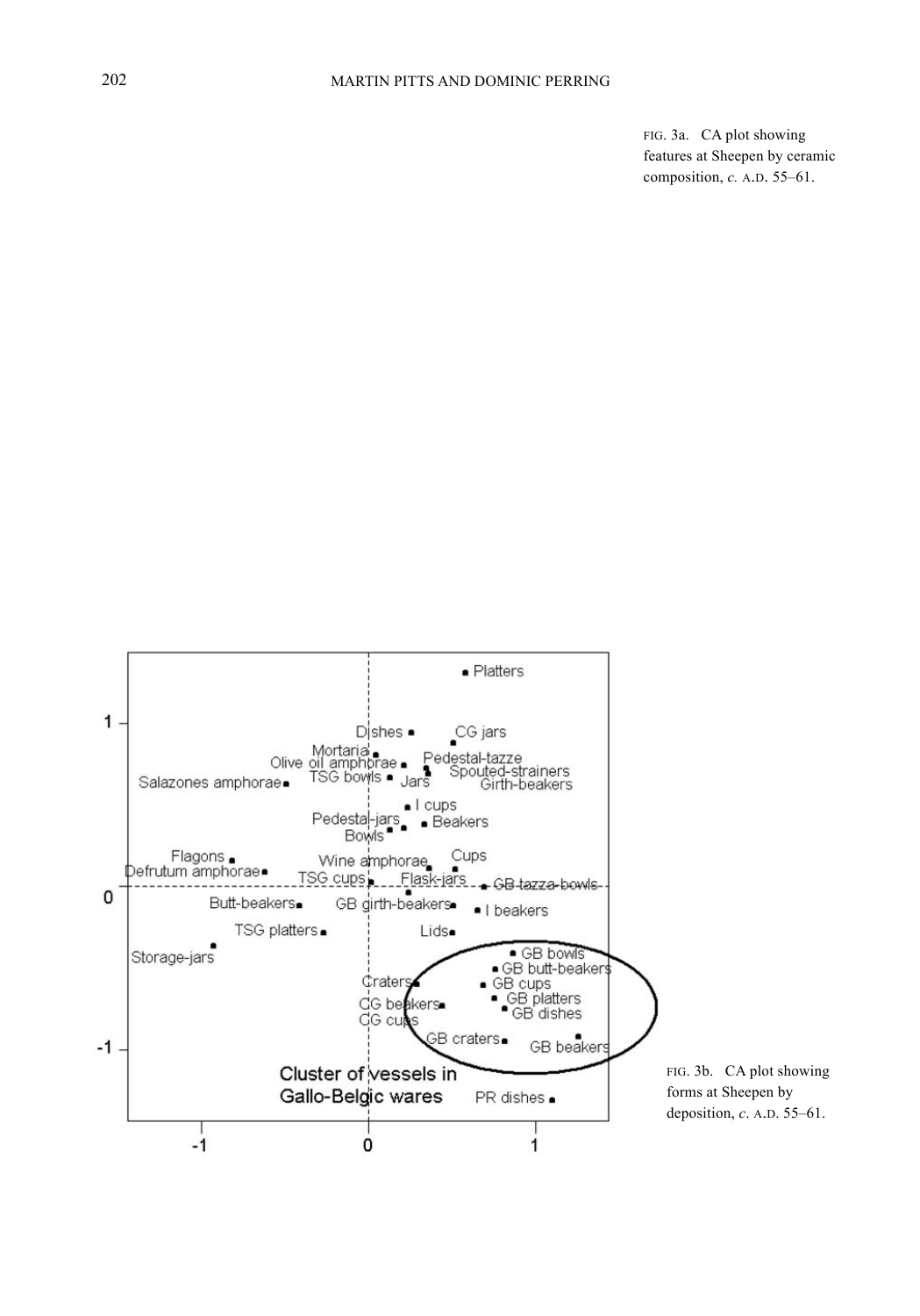very different picture to that at Sheepen (FIG, 4). The first trend of note is the virtual absence of the Gallo-Belgic fine wares which were so strongly represented at Sheepen, with only a single occurrence in the lower-left quadrant (corresponding to Layer 161). However, as at Sheepen, the most striking pattern consisted of a close association of vessel forms in the same fabric in the upper-right quadrant, again corresponding to a series of pit features. Whereas the cluster at Sheepen was entirely composed of Gallo-Belgic imports, a similar suite of vessels was also apparent at Head Street, this time wholly in samian ware. Again, it is eminently likely that the contextual associations in deposition indicate that samian ware was being used separately from the mass of other pottery forms and fabrics. A telling observation is the close association of this suite of vessels with mortaria, a vessel class with its origins firmly rooted in continental food preparation practices.

The distinctions in ceramic consumption between Sheepen and Head Street have several wide-ranging implications. The clear disparity in supply between the two sites has already been noted in the consideration of assemblage composition. Whereas both sites were receiving large quantities of imports in this period, only Sheepen was receiving Gallo-Belgic fine wares in quantity. Moreover, Sheepen was also receiving significant proportions of distinct, locally-made vessels such as pedestal jars and butt-beakers, which were almost completely absent from Head Street. This patterning certainly does not fit comfortably with the idea that Sheepen was a Roman industrial site serving the needs of the *colonia*, and suggests it is inherently more likely to have formed part of a separate 'native' community with strong links to the Continent. It is within this framework that the disparity in ceramic deposition between the two sites can be approached, with complete suites of Gallo-Belgic fine wares being favoured at Sheepen and suites of samian vessels being preferred at Head Street.

The reason for the apparent favouring of different sets of fine-ware pottery would appear to lie in the slightly different functional emphasis in the respective repertoires of Gallo-Belgic and samian vessel forms. Given that the Gallo-Belgic pottery industry was largely based on the imitation of arretine samian, <sup>61</sup> it is not surprising that a large proportion of forms in samian ware (e.g. bowls, cups, dishes, and platters) had direct equivalents in the Gallo-Belgic series of vessels at Colchester. However, there remain some critical differences, most notably the larger butt-beakers and girthbeakers in Gallo-Belgic fabrics, which were also being produced and copied in quantity by local potters throughout South-East England in this period. Drinking vessels of this shape are without obvious parallel in mid-first-century samian assemblages in the region, and the provision of largecapacity drinking vessels represents the major difference between the samian suites at Head Street and the Gallo-Belgic suites at Sheepen. This ties in nicely with evidence for the significance of 'native' beer (as opposed to Roman wine) in indigenous strategies for consumption and social display, which would have required larger vessels for the intoxicating effects to be felt.<sup>62</sup>

If the occupants of Sheepen formed part of a 'native' faction, it is not surprising that they would favour a suite of fine ware vessels which was closer in functional terms to native pottery (which clearly favours the production of large drinking vessels such as butt-beakers and pedestal jars). The trend of depositing similar combinations of complete Gallo-Belgic imported vessels is especially notable in middle- to high-status graves elsewhere in Essex, such as at Birchanger,<sup>63</sup> Colchester (Lexden<sup>64</sup> and Stanway<sup>65</sup>), Little Waltham, <sup>66</sup> and Southend, <sup>67</sup> where full suites of

- 61 Hawkes and Hull 1947, 202-3.
- 62 Sealey 1999; Pitts 2005b.
- 63 Medlycott 1994.
- 64 Thompson 1982, 758-66. 65
- Crummy 1992a. 66
- Drury 1978, 85-6.
- 67 Thompson 1982, 824-7.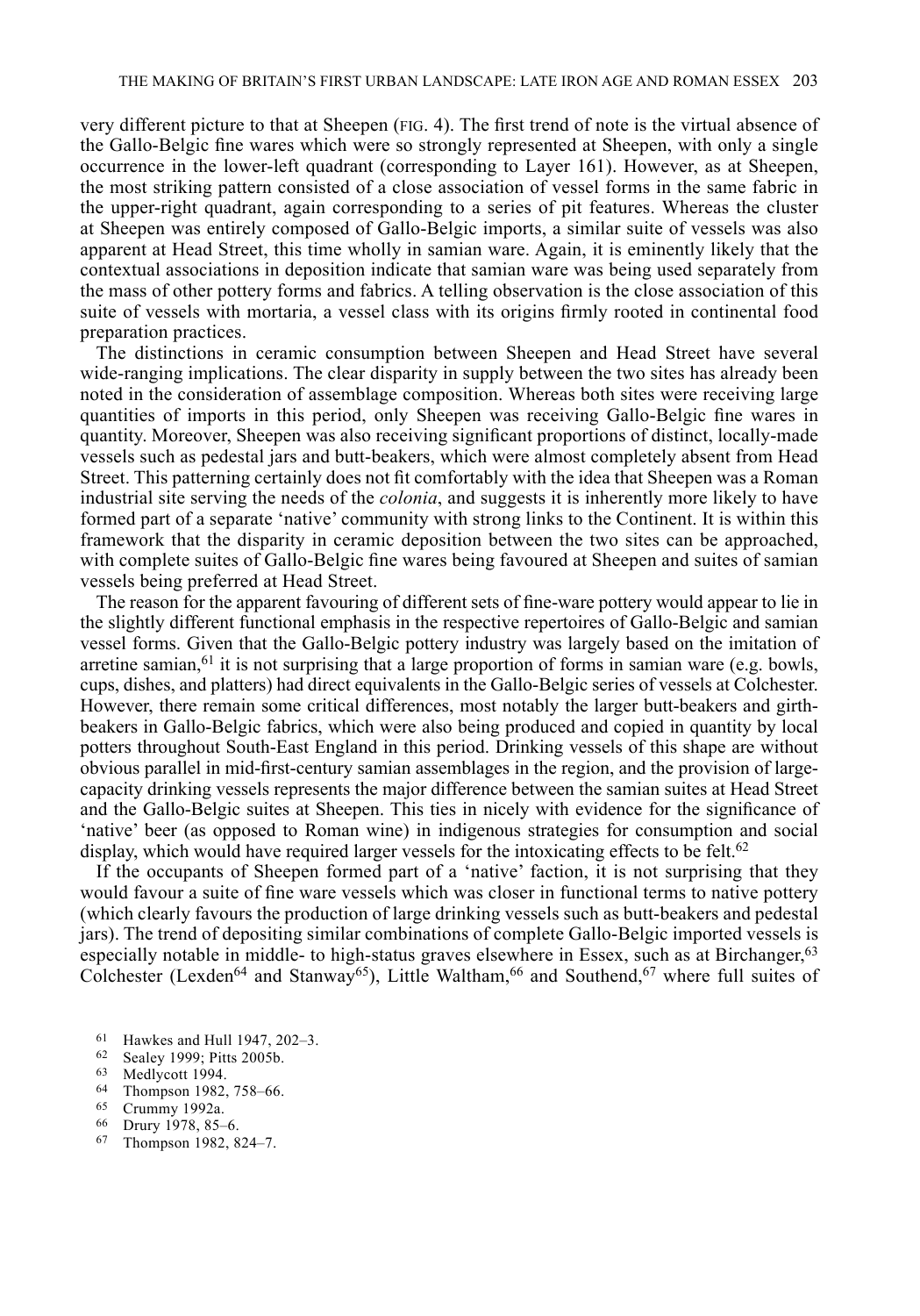FIG. 4a: CA plot showing features at Head Street by ceramic composition, c. A.D.  $50 - 70.$ 

FIG. 4b. CA plot showing forms at Head Street by deposition,  $c$ . A.D. 50-70.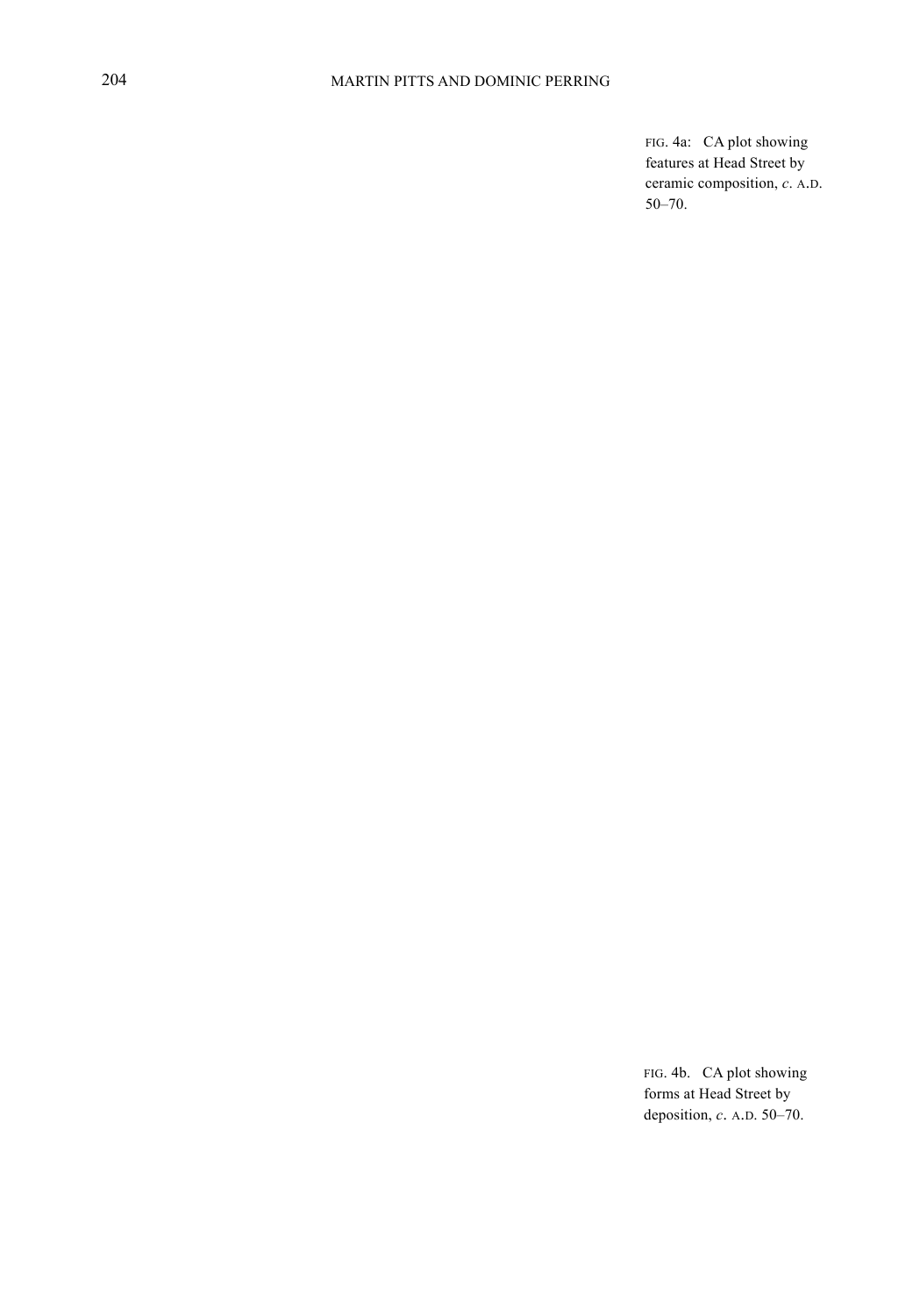Gallo-Belgic imports are apparent. Therefore, both domestic and funerary assemblages seem to point towards Gallo-Belgic vessels being used in status drinking and dining kits, being differentiated from samian ware through the provision of a greater range of drinking forms than table wares. Moreover, it is likely that this patterning represents the need of the native population to affirm their own identities in a period when their grip on power was waning. The idea of indirect competitive consumption between the old LPRIA aristocracy at Sheepen and the new colonist entity at Head Street is particularly appealing.

#### Elms Farm, Heybridge

The final site to be subjected to CA was Elms Farm, Heybridge (FIG. 5). Despite the lower quantity and variety of imports relative to Sheepen, there are a number of similarities in ceramic consumption and deposition between the latter and Heybridge. Both sites were characterised by significant quantities of locally-made forms (from the common butt-beaker to the rarer pedestaltazza) in addition to imported fine wares in both samian and Gallo-Belgic fabrics. However, the patterning of most significance is the depositional profile of this material. Whereas the samian vessel forms were seemingly scattered in different features, the very small proportion of Gallo-Belgic imports (beakers, butt-beakers, and platters) and locally-produced beakers and butt-beakers were all plotted in close proximity, corresponding to the biggest cluster of features. Despite the small quantities of Gallo-Belgic imports at the site in this period (Table 1), the deposition patterning of this material hints at similar practices to those taking place at Sheepen — a trait confirmed in CA of the previous phase at Elms Farm.<sup>68</sup> This implies that the distinctive patterning at Sheepen was not unique to the site, but instead was rooted in indigenous practices witnessed elsewhere in the region.

#### **DISCUSSION**

The exercise described above shows how the different patterns of consumption seen in the pottery assemblages illustrate different social practices. These help distinguish between an urbanising élite that antedated the Roman conquest, and the colonists that arrived in the wake of the Claudian conquest.

It seems likely that sometime following the Caesarian expedition of 54 B.C. the region had become a Roman client kingdom. In particular the changes identified in the archaeological record dating from the period  $c$ . 25–15 B.C. witness something akin to an Augustan cultural revolution, taking place beyond the territories directly annexed by Rome. The invasion of A.D. 43 eventually resulted in the imposition of a more discernibly alien entity, involving soldiers and veterans supported by supply and contact directed along the Rhine frontier. Colchester was therefore host to two co-existing patterns of display and consumption — the 'Gallo-Belgic' or 'Gallo-Roman' patterns formed prior to conquest, alongside newer tastes which derived from practices developed along the German frontier.<sup>69</sup> These different patterns of social display were socially and spatially distinct, but occupied contiguous spaces. It is a salutary reminder of the way in which the distribution patterns of goods that are likely to have been offered for sale can reflect more on socially-embedded cultural values than on economic forces. This situation was

 $68$  Pitts forthcoming. CA of assemblages dated to  $c$ . A.D. 20–55 at Elms Farm revealed similar patterning to that at Sheenen

 $69$  See J. Evans 2005 for the parallels he draws between the Gallo-Roman assemblages of the British oppida and sites in the Aisne valley, and Caroll 2004 for the way in which spatially distinct Roman and native communities were also involved in the early urbanisation of the Rhine frontier itself.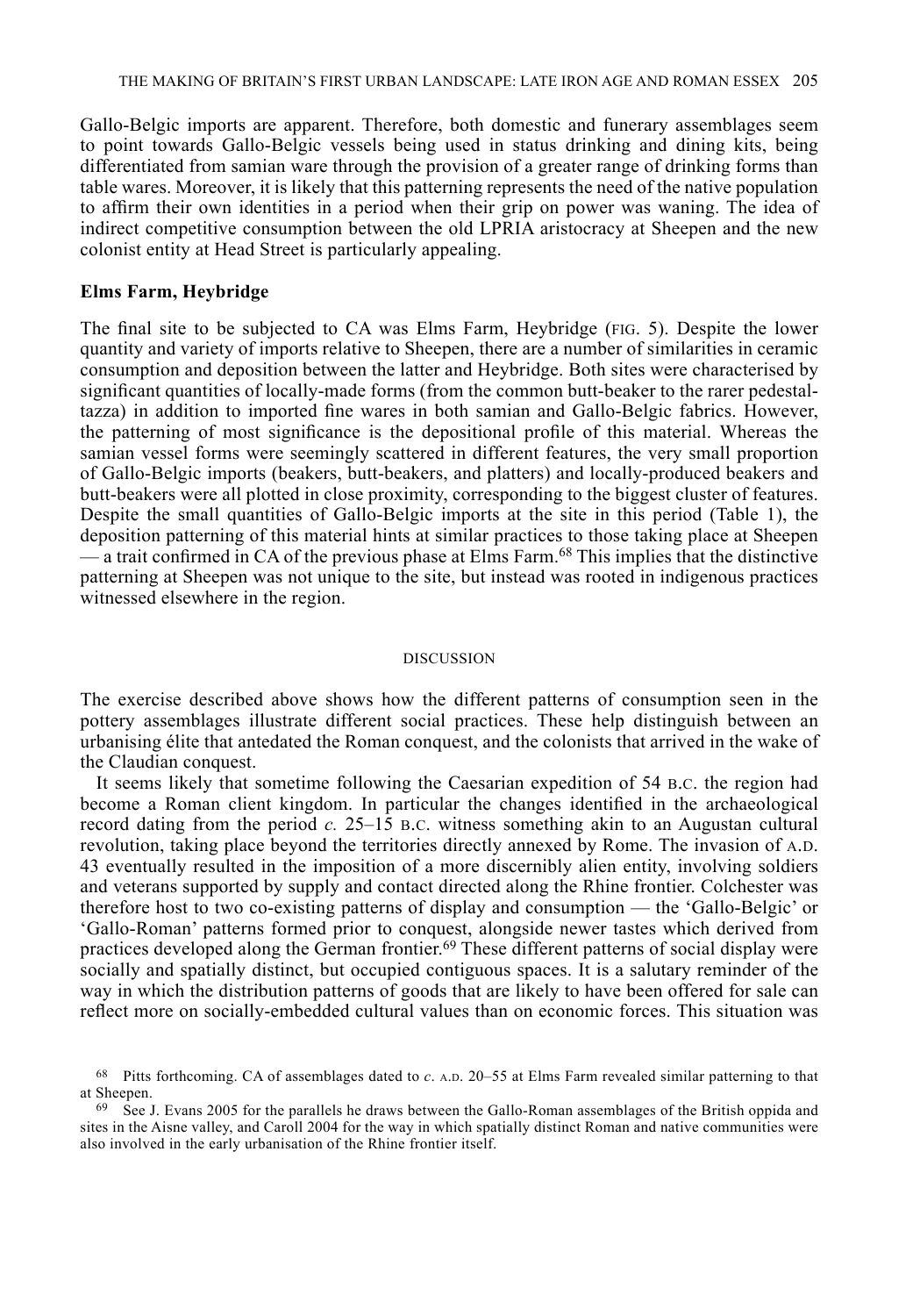FIG. 5a. CA plot showing features at Elms Farm by ceramic composition, c. A.D.  $55 - 80.$ 

FIG. 5b. CA plot showing forms at Elms Farm by deposition, c. A.D. 55-80.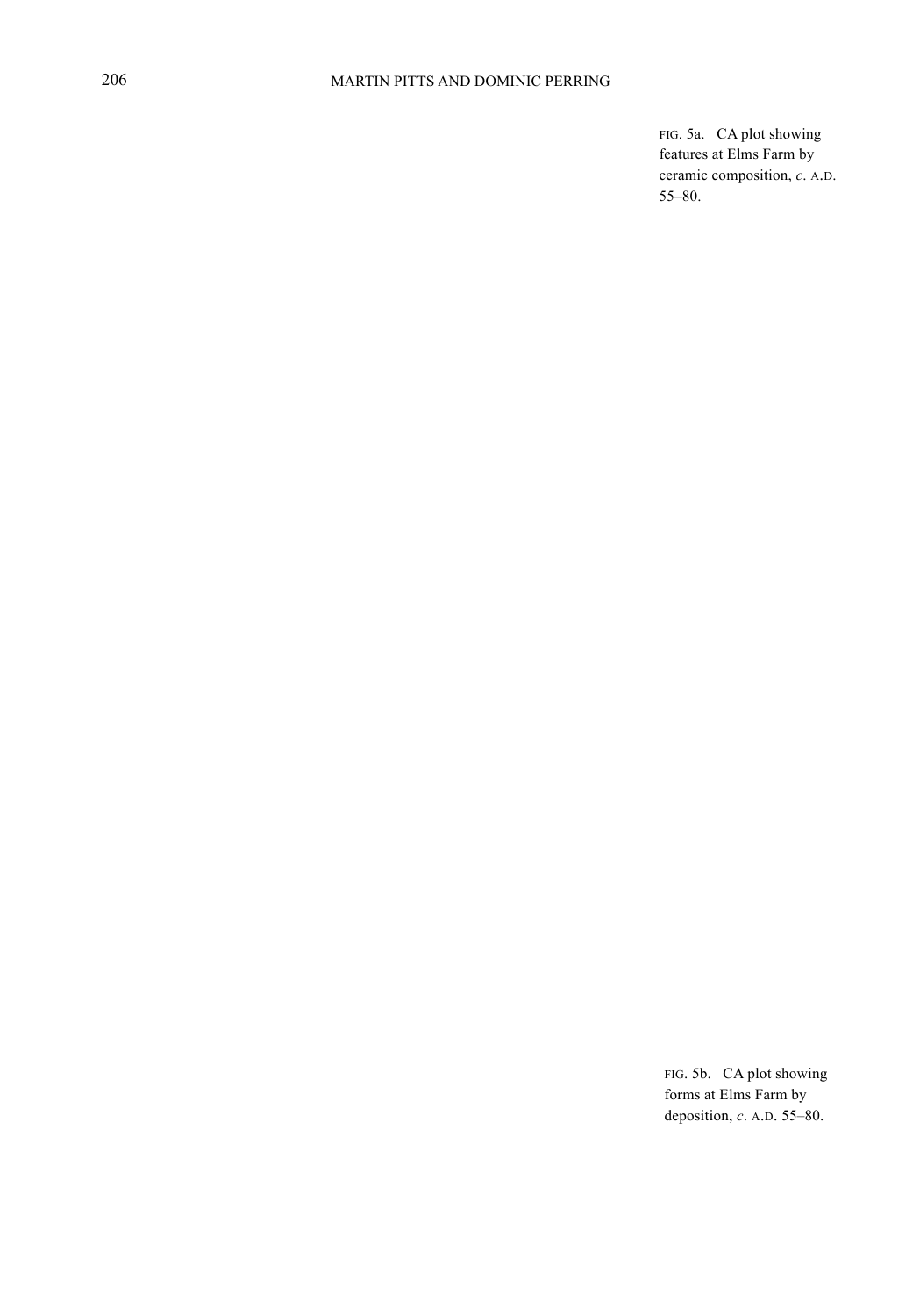short-lived, with Gallo-Belgic patterns of display falling out of favour following the revolt of A.D. 60/1 and Gallo-Belgic pottery completely declining before the end of the first century A.D.

This description of alien social practices and patterns of consumption attending the foundation of a new city was not unique to the colony at Colchester. Indeed, something rather similar has been argued for the Late Iron Age urban site at Silchester where 'the evidence from Calleva is reminiscent of that from the early Greek colonies in the west Mediterranean and it is not, perhaps, inappropriate to conceive of the settlement as a colony which is principally populated by an immigrant group from Gaul'.<sup>70</sup> Rather than see these sites as unusual, there are grounds for proposing that it is probable that the majority of urban sites of both the Late Iron Age and early Roman phases of settlement were essentially immigrant communities. This was certainly the case for Roman London, which was affiliated to the needs of the imperial administration.<sup>71</sup> Parallels can also be drawn with the Roman site at Wroxeter. This offers another instance of a 'perverse' relationship between town and country, and raises the possibility that such relations were the norm for imposed urban centres. Other major centres such as York have highly specific ceramic assemblages that differ from those found at other sites in their regions, which appear to have retained a strong degree of indigenous culture.<sup>72</sup> These urban centres can all be cast as 'cultural islands',<sup>73</sup> and indeed, it is difficult to escape the conclusion that 'the Roman way of life, and the cultural material that went with it, was largely considered an irrelevance by those living outside the city walls'.<sup>74</sup>

The importance of *Camulodunum* needs to be evaluated against a range of alternative centres. Power was not exclusively urban. The picture of a landscape studded by Claudian and Neronian forts is now largely rejected.<sup>75</sup> In Essex the only military establishments that seem likely to belong to the period A.D. 43–61 are the fortress at Colchester and the supply base at Fingringhoe. Both may have been attached to pre-existing Iron Age sites. Many other aspects of the settlement pattern within Southern Britain also originated in the Late Iron Age. This is particularly evident in the distribution and organisation of the minor nucleated sites commonly known as 'small towns'. There are dangers in assuming that this class of site represents a uniform phenomenon, and one of the purposes of the research in progress is to test existing classificatory systems by independently describing sites according to the character of their archaeological assemblages.

It is clear, however, that several 'small towns' of the Eastern Kingdom had become important seats of power in the Late Iron Age. Elms Farm, Heybridge is a useful example.<sup>76</sup> The morphology of the Roman settlement here derived directly from the Late Iron Age site. This was laid out around a central 'ritual' site where a temple was later built. The reorganisation of this settlement  $c$ . 25–15 B.C., in conjunction with the evidence of imported suites of ceramics and possible élite feasting activities, $77$  suggests that the site may even have been conceptualised as an urban foundation in the pre-conquest period. However, the decline in imported pottery

- 70 Fulford and Timby 2000, 563.
- 71 Perring 1991, 13-14.
- $72$ Monaghan 1997. See also J. Evans 2005, 160.

73 Another characteristic of many of these early urban foundations is the way that they were located on or close to the boundaries of what we know of the polities that they supposedly controlled. The clearest examples are London on the Thames, Wroxeter on the Severn, and York on the Ouse. These river systems seem likely to have formed boundaries between polities annexed by Rome. Colchester and Silchester were also located suggestively close to the north-east boundaries of the coin systems within which they fell (Fulford and Timby 2000, 558). Parallels can, of course, be drawn with Rome itself (on the boundary between Latin and Sabine), Lyon, and a host of other major Roman cities. The point here is that such locations lend themselves to immigrant plantations.

<sup>74</sup> White and Gaffney 2003, 231.

- 76 Atkinson and Preston 1998, 92.
- 77 Pitts 2004.

<sup>75</sup> Millett 1990.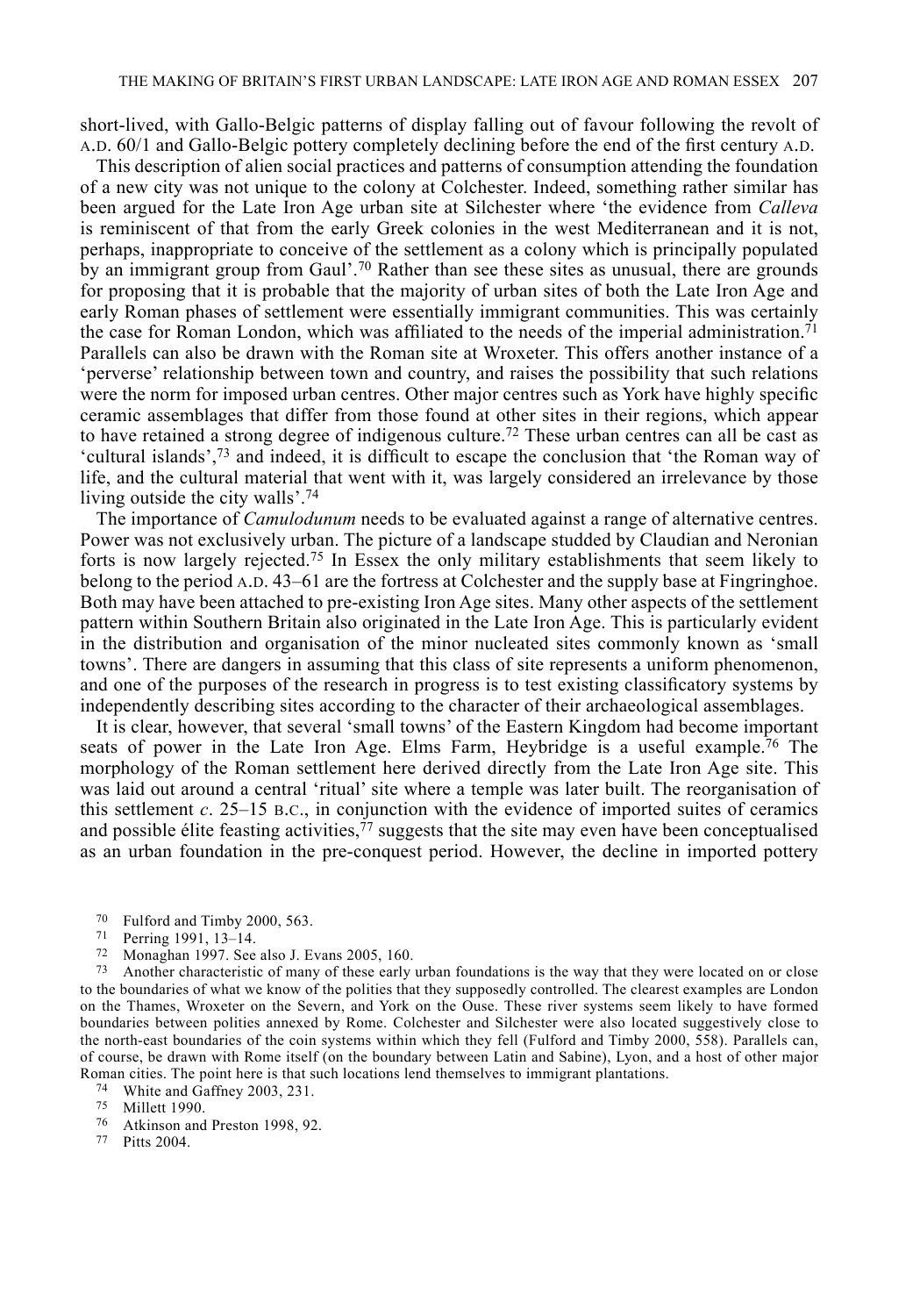at the site around the time of the conquest hints at the reordering of social power in the wider settlement hierarchy following the Claudian annexation. Indeed, the *floruit* of Gallo-Belgic imports at the polyfocal complex of Colchester (including sites such as Sheepen and Stanway) coincides with the decline of the fabric at Elms Farm and several other indigenous sites in the region beyond Colchester's orbit.<sup>78</sup> It is likely that such patterning represents early evidence of Rome's appropriation and exploitation of the existing settlement hierarchy.

The political and economic role of secondary sites similar to Heybridge<sup>79</sup> merits further attention. In the Late Iron Age, the distribution of these sites across the Eastern Kingdom suggests that the political structure of this territory involved a series of separate lineages or septs.<sup>80</sup> Distribution plots of coins bearing potential names of rulers can also help indicate sub-tribal areas and centres of political power towards the end of the Iron Age. For example, plots of issues of Dias, Rues, and Andoco indicate the prominence of Rues at Sandy, Andoco at Baldock, and Dias at Braughing.<sup>81</sup> However, the role of these sites in the generations after the conquest remains uncertain. It is widely assumed that these lesser nucleated centres functioned as markets. In the recent interim report on the work at Elms Farm, Heybridge it is argued that the site 'had a dual function as a point of collection and supply of agricultural produce to regional centres and as a service centre for the local community'.<sup>82</sup> But as with the larger oppida, it is not at all clear that this was the case

#### **FUTURE DIRECTIONS**

The emphasis in this paper has been on consumers not producers, and on social patterns of consumption rather than the economic circumstances which enabled consumer behaviour and through which social power was maintained. Our description of the social origins of Britain's first cities leaves open the question of how these places were supported, and what their economic role and function might have been. Many of those involved in the archaeological study of Late Iron Age and early Roman nucleated sites believe that they were market-places serving the needs of local farmers, although it is recognised that this may have been a later development at sites which had earlier social and ritual functions.<sup>83</sup> The recent survey based on mapping the economic impact of Wroxeter also assumes that towns served as markets, and were surrounded by second-order settlements in accordance with Central Place Theory. White and Gaffney argue that the pattern of urban settlement in Roman Britain appears consistent with Central Place Theory, and their survey of the Wroxeter hinterlands was designed to measure the 'local, market-led, impact on the local populace, as reflected in the dispersal from the town of products purchased in its markets'.<sup>84</sup>

Jerry Evans has recently presented a forceful argument in favour of seeing towns as markets.<sup>85</sup> It is undeniable that many goods reached urban consumers through shops and markets. What is not so clear is how these goods reached the shops and markets found in towns. Although

78 Pitts forthcoming.

79 A series of other 'small towns' has been found in Essex (Billericay, Braintree, Chelmsford, Witham, Great Dunmow, Great Chesterford, and Kelvedon), Hertfordshire (Sandy, Baldock, and Braughing), and Kent (e.g. Springhead). Most of these sites, like that at Heybridge, were religious and political centres first established during the Late Iron Age.

- 80 Millett 1990.
- 81 Mark Curteis pers. comm.
- 82 Atkinson and Preston 1998, 92.
- 83 Williams 2003 221: Atkinson and Preston 1998 107
- 84 White and Gaffney 2003, 221.
- <sup>85</sup> J. Evans 2005.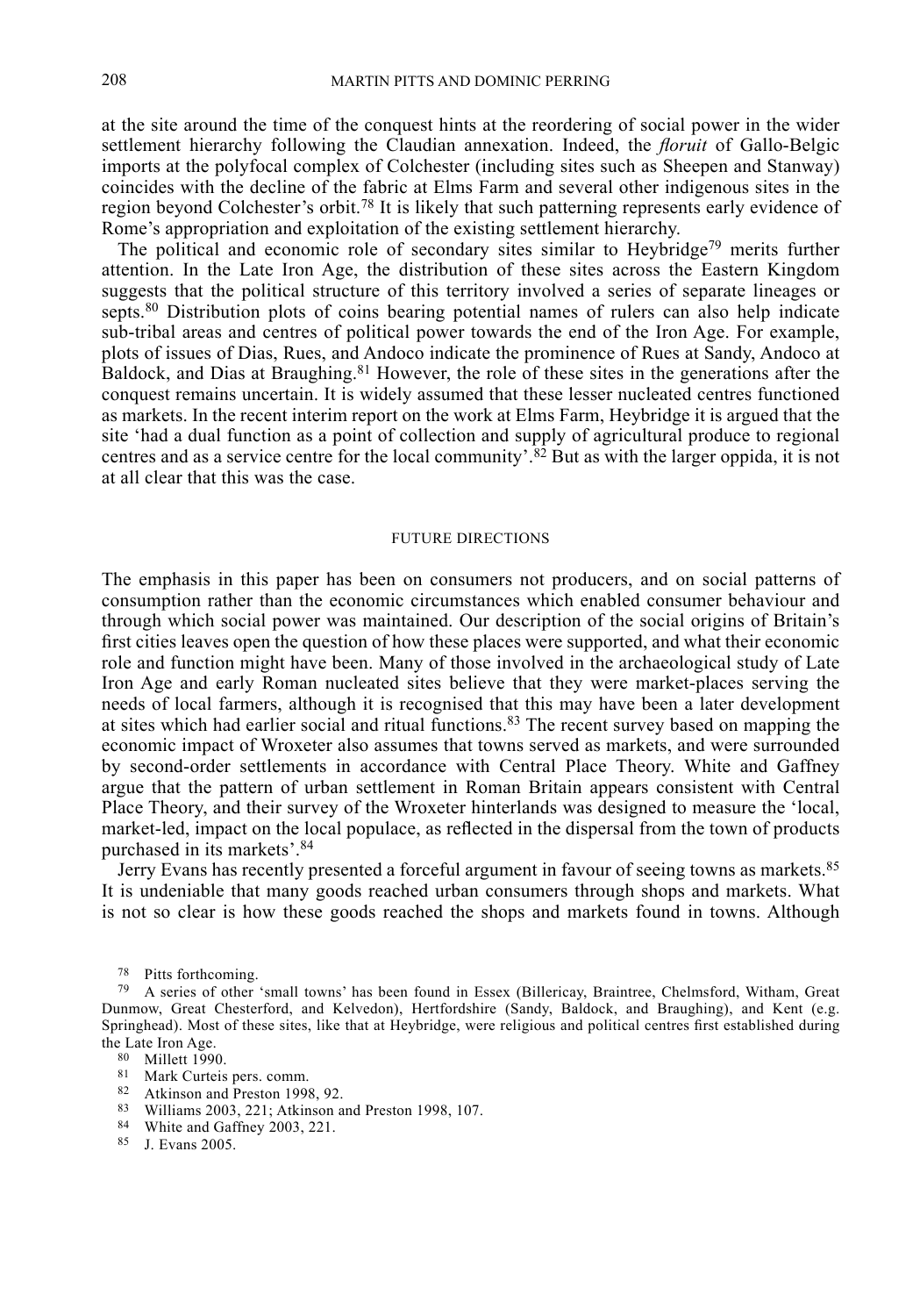merchants are known to have organised urban supply, it is also clear that the transportation systems and commercial infrastructures that they drew upon benefited from the command economies of the Roman state and army. It is also the case that patterns of urban consumption were not carried through into surrounding territories, such that rural communities located on the outskirts of shop-ridden cities owned few of the goods available in these shops. If country folk went to town for market, they were disinclined to return home with the consumer durables that archaeologists can study. Towns contained markets, but seen from the countryside they may not have been markets.

This leads us to the question — can we describe and understand markets from archaeological evidence? This is not straightforward. The assumption that towns were significant markets needs to be tested. Research requires a detailed investigation of access to imported, regionally and locally produced ceramics. However, pottery is far from the only source of information available. Faunal assemblages can also be used to characterise 'Romanised' and 'native' animal husbandry practices and diet, $86$  whilst the potential of other classes of finds, in particular small finds, is being realised in a series of thematic and regional surveys.<sup>87</sup> These are all sources of information that we wish eventually to address in our research. Here we hope to have demonstrated that the reinterpretation of excavated assemblages has enormous potential, and that this data can be put in service of a series of challenging research questions.

#### APPENDIX 1: THE REMOVAL OF OUTLIERS FOR CORRESPONDENCE ANALYSIS

FIG. 3: Features 213/220, L3, 339, 132, 303, and 247 were removed from the initial CA plot. In sum. these features accounted for 44 MNV, representing 3.3 per cent of the total period assemblage outlined in Table 3.

FIG. 4: Features L583, L187, F246, F276, F454, F243, F810, and L177 were removed from the initial CA plot. In sum, these features accounted for 2.59 EVE, representing 9.7 per cent of the total period assemblage outlined in Table 3. Olive oil amphorae and jars were also removed to aid the identification of patterning in other vessel classes.

FIG. 5: Features 6646, 4163, 9084, 17086, 10055, 11602, 9213, 13771, 19176, and 20174 were removed from the initial CA plot. In sum, these figures accounted for 26.12 EVE, representing 19.9 per cent of the total period assemblage outlined in Table 3. Jars were also removed to aid the identification of patterning in other vessel classes.

#### **ACKNOWLEDGEMENTS**

This paper incorporates data and ideas from many sources. We owe particular thanks to Patrick Allen, Mark Atkinson, Howard Brooks, Joyce Compton, Frances Condron, Hilary Cool, John Creighton, Nina Crummy, Philip Crummy, Mark Curteis, Chris Evans, Jerry Evans, Hella Eckardt, Chris Going, Richard Hingley, Scott Martin, Maria Medlycott, Steve Roskams, Chris Scull, Paul Sealey, Jane Timby, Angela Wardle, Leo Webley, Mark Whyman, Nick Wickendon, Tim Williams, and Steve Willis. We are also grateful to both English Heritage and the Arts and Humanities Research Council for their funding of various aspects of the research.

University College London  $m$ ejp101@yahoo.co.uk d.perring@ucl.ac.uk

86 King 1991.

87 Crummy and Eckardt 2003.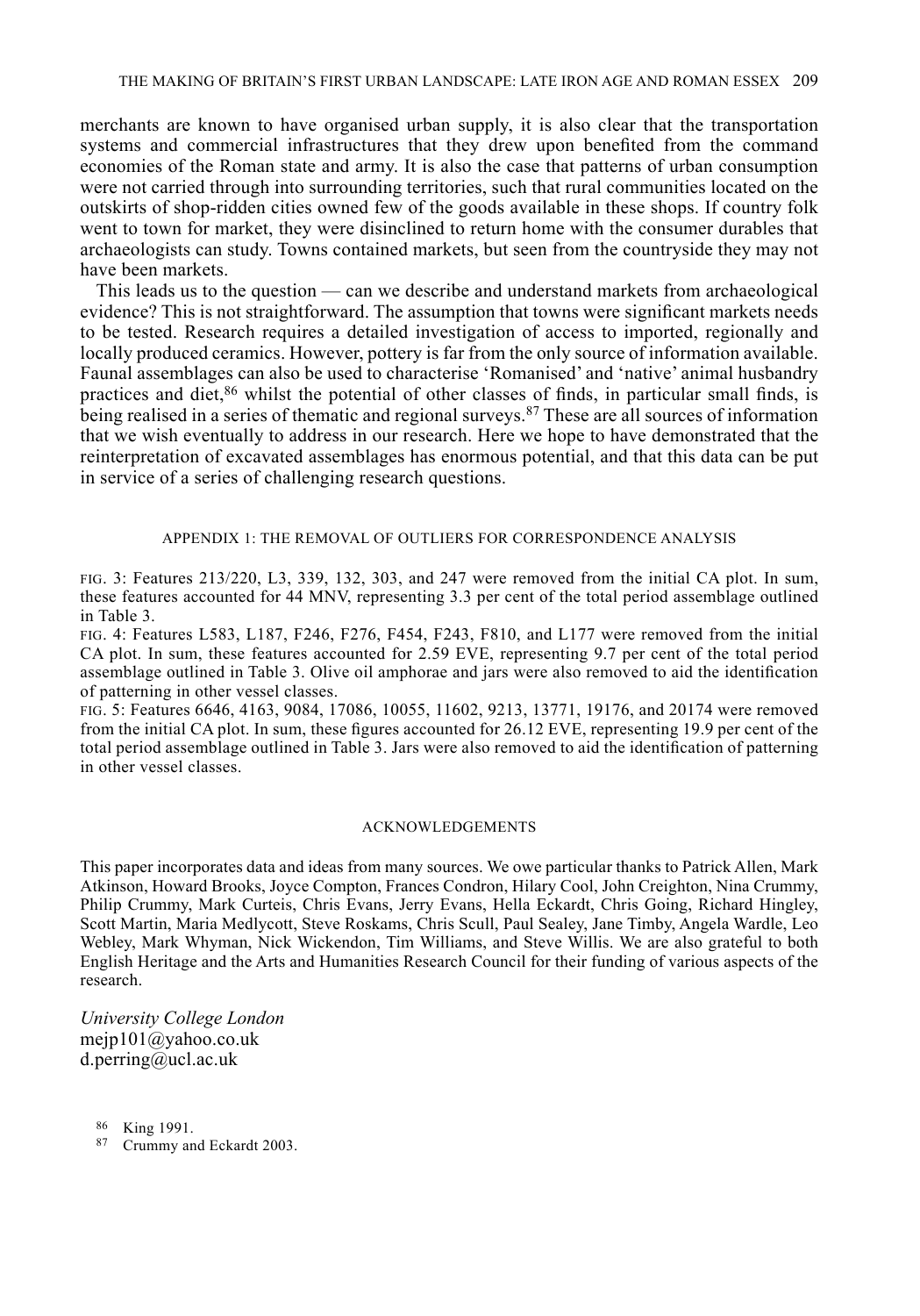#### **BIBLIOGRAPHY**

- Atkinson, M. forthcoming: 'Settlement morphology', in M. Atkinson and S.J. Preston, Elms Farm: Excavations at the Late Iron Age and Roman Site at Heybridge, Essex, 1993–5, East Anglian Archaeology Report, Chelmsford
- Atkinson, M., and Preston, S.J. 1998: 'The Late Iron Age and Roman settlement at Elms Farm, Heybridge, Essex, excavations 1993-5: an interim report', Britannia 29, 85-110
- Atkinson, M., and Preston, S.J. forthcoming: Elms Farm: Excavations at the Late Iron Age and Roman Site at Heybridge, Essex, 1993–5, East Anglian Archaeology Report, Chelmsford
- Biddulph, E. 2005: 'Last orders: choosing pottery for funerals in Roman Essex', Oxford Journal of Archaeology 24, 23-45
- Brooks, H., and Crummy, P. forthcoming: 29–39 Head Street, Colchester: 2000 Excavations, Colchester
- Carrol, M. 2004: 'The genesis of Roman towns on the Lower Rhine', in P. Wilson (ed.), The Archaeology of Roman Towns, Exeter, 22-30
- Castells, M. 1977: The Urban Question: A Marxist Approach, London
- Condron, F., with Perring, D. 2002: 'Iron Age to Roman', in D. Perring, Town and Country in England: Frameworks for Archaeological Research, York, 69-81
- Cool, H.E.M., and Baxter, M.J. 2002: 'Exploring Romano-British finds assemblages', Oxford Journal of Archaeology 21, 365-80
- Cool, H.E.M, Lloyd-Morgan, G., and Hooley, A.D. 1995: Finds from the Fortress. The Archaeology of York, The Small Finds 17/10, York
- Creighton, J. 2000: Coins and Power in Late Iron Age Britain, Cambridge
- Crummy, N., and Eckardt, H. 2003: 'Regional identities and technologies of the self: nail-cleaners in Roman Britain', Arch. Journ. 160, 44-69
- Crummy, P. 1984: Excavations at Lion Walk, Balkerne Lane and Middleborough, Colchester, Essex, Colchester Archaeological Report 3, Colchester
- Crummy, P. 1992a: 'Aristocratic graves at Colchester', Current Archaeology 132, 492-7
- Crummy, P. 1992b: Excavations at Culver Street, the Gilberd School, and Other Sites in Colchester 1971– 1985, Colchester Archaeological Report 6, Colchester
- Crummy, P. 1997: Colchester, Colchester
- De Jersey, P. 2001: 'Cunobelin's silver', Britannia 32, 1-44
- Down, A., and Rule, M. 1971: Chichester Excavations 1, Chichester
- Down, A. 1989: Chichester Excavations 6, Chichester
- Down, A. 1993: 'The Theological College 1985 and 1987', in A. Down (ed.), Chichester Excavations 8, Chichester
- Drury, P.J. 1978: Excavations at Little Waltham 1970–71. CBA Research Report 26. Chelmsford
- Evans, C. 2003: 'Britons and Romans at Chatteris: investigations at Langwood Farm, Cambridgeshire', Britannia 34, 175-264
- Evans, J. 2001: 'Material approaches to the identification of different Romano-British site types', in S. James and M. Millett (eds), Britons and Romans: Advancing an Archaeological Agenda, CBA Research Report 125, York, 26-35
- Evans, J. 2005: 'Pottery in urban Romano-British life', in A. MacMahon and J. Price (eds), Roman Working Lives and Urban Living, Oxford, 145-66
- Foster, J. 1986: The Lexden Tumulus: a Re-appraisal of an Iron Age Burial from Colchester, Essex, British Archaeological Reports British Series 156. Oxford
- Fulford, M.G. 1975: New Forest Roman Pottery, British Archaeological Reports British Series 17, Oxford
- Fulford, M.G. 2003: 'Julio-Claudian and early Flavian Calleva', in P. Wilson (ed.), The Archaeology of Roman Towns, Exeter, 95-104
- Fulford, M.G., and Huddleston, K. 1991: The Current State of Romano-British Pottery Studies, EH Occ. Pap.
- Fulford, M.G., and Timby, J. 2000: Silchester: Excavations on the Site of the Forum-Baslica, 1977, 1980-86, Britannia Monograph 15, London
- Haselgrove, C.C. 1982: 'Wealth, prestige and power: the dynamics of Late Iron Age political centralisation in South-East England', in C. Renfrew and S. Shennan (eds), Ranking, Resource and Exchange, Cambridge and New York, 79-88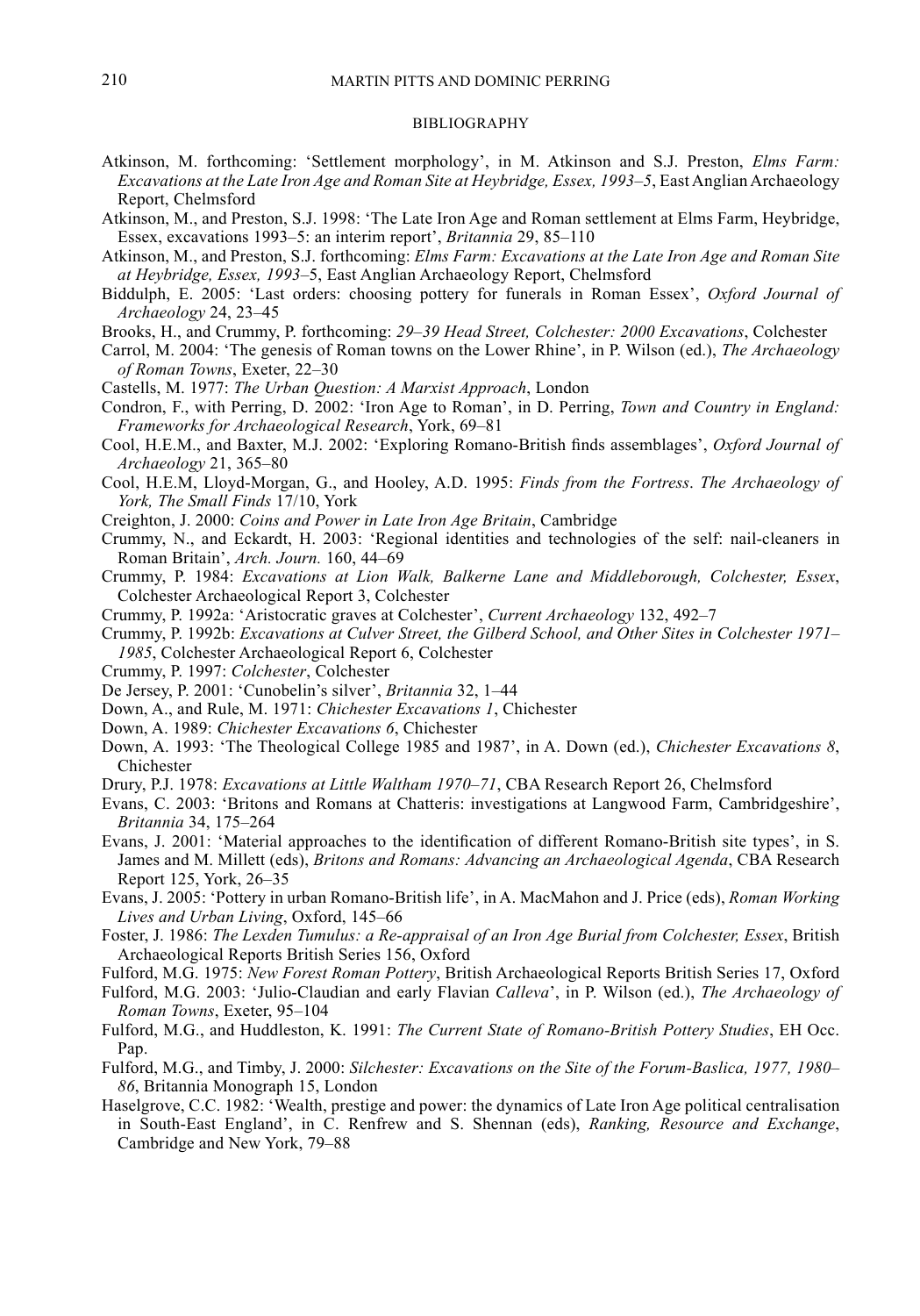- Haselgrove, C.C., and Millett, M. 1997: 'Verulamium reconsidered', in A. Gwilt and C.C. Haselgrove (eds), *Reconstructing Iron Age Societies*, Oxbow Monographs 71, 282–96
- Hawkes, C.F.C., and Crummy, P. 1995: Camulodunum 2, Colchester Archaeological Report 11, Colchester
- Hawkes, C.F.C., and Hull, M.R. 1947: Camulodunum. First Report on the Excavations at Colchester 1930–39, Rep. Res. Comm. Soc. Antiq. 14, London
- Hill, J.D. 2001: 'Romanisation, gender and class: recent approaches to identity in Britain and their possible consequences', in S. James and M. Millett (eds), Britons and Romans: Advancing an Archaeological Agenda, CBA Research Report 125, York, 12-18
- Hill, J.D., Evans, C., and Alexander, M. 1999: 'The Hinxton Rings: a Late Iron Age cemetery at Hinxton, Cambridgeshire, with a reconsideration of northern Aylesford-Swarling distributions', Proc. Prehistoric Soc. 65, 243-74
- Jacobs, J. 1969: The Economy of Cities, New York
- King, A.C. 1991: 'Food production and consumption meat', in R.F.J. Jones (ed.), Roman Britain: Recent Trends, Sheffield, 15-20
- Lockyear, K. 2000: 'Site finds in Roman Britain: a comparison of techniques', Oxford Journal of Archaeology 19, 397-423
- Magilton, J. 2003: 'The defences of Roman Chichester', in P Wilson (ed.), The Archaeology of Roman Towns, Exeter, 156-67
- Mattingly, D.J. 2004: 'Being Roman: expressing identity in a provincial setting', Journal of Roman Archaeology 17, 5-25
- Medlycott, M. 1994: 'Iron Age and Roman material from Birchanger', *Essex Archaeology and History* 25,  $28 - 45$
- Mieroop, M. van de, 1999: The Ancient Mesopotamian City (2nd edn), Oxford
- Millett, M. 1990: The Romanization of Britain: An Essay in Archaeological Interpretation, Cambridge
- Niblett, R. 1985: Sheepen: An Early Roman Industrial Site at Camulodunum, CBA Research Report 57, London
- Monaghan, J. 1997: Roman Pottery from York, York
- Orton, C.R., Tyers, P.A., and Vince, A. 1993: Pottery in Archaeology, Cambridge
- Parkins, H. (ed.) 1997: Roman Urbanism: Beyond the Consumer City, London and New York
- Peacock, D.P.S., and Williams, D.F. 1986: Amphorae and the Roman Economy, London
- Perring, D. 1991: Roman London, London
- Perring, D. 2002a: The Roman House in Britain, London
- Perring, D. 2002b: Town and Country in England: Frameworks for Archaeological Research, CBA Research Report 134, York
- Petts, D. 2002: 'Votive hoards in late Roman Britain: pagan or Christian?', in M.O.H. Carver (ed.). The Cross Goes North. The Age of Conversion in Northern Europe, AD 300-1300, York, 109-18
- Pitts, M. 2004: "I drink, therefore I am?" Pottery consumption and identity at Elms Farm, Heybridge, Essex', in B. Croxford, H. Eckardt, J. Meade and J. Weekes (eds), TRAC 2003. Proceedings of the Thirteenth Annual Theoretical Roman Archaeology Conference, Leicester 2003, Oxford, 16-27
- Pitts, M. 2005a: 'Regional identities and the social use of ceramics', in J. Bruhn, B. Croxford and D. Grigoropoulos (eds), TRAC 2004. Proceedings of the Fourteenth Annual Theoretical Roman Archaeology Conference, Durham 2004, Oxford, 50–64
- Pitts, M. 2005b: 'Pots and pits: drinking and deposition in late Iron Age South-East Britain', Oxford Journal of Archaeology 24, 143-61
- Pitts, M. forthcoming: Consumption and Identity in Essex and Hertfordshire, c. 50 B.C.–A.D. 200: a Ceramic Perspective, unpub. PhD thesis, University of York
- Rivet, A.L.F. 1964: Town and Country in Roman Britain (2nd edn), London
- Rykwert, J. 1976: The Idea of a Town: the Anthropology of Urban Form in Rome, Italy and the Ancient World, London
- Sealey, P.R. 1999: 'Finds from the cauldron pit. The spouted strainer bowls', in N.R. Brown, The Archaeology of Ardleigh, Essex: Excavations 1955–1980, East Anglian Archaeology Report 90, Chelmsford, 117-24
- Sealey, P.R. forthcoming: 'Amphoras', in M. Atkinson and S.J. Preston. Elms Farm: Excavations at the Late Iron Age and Roman Site at Heybridge, Essex, 1993–5, East Anglian Archaeology Report, Chelmsford